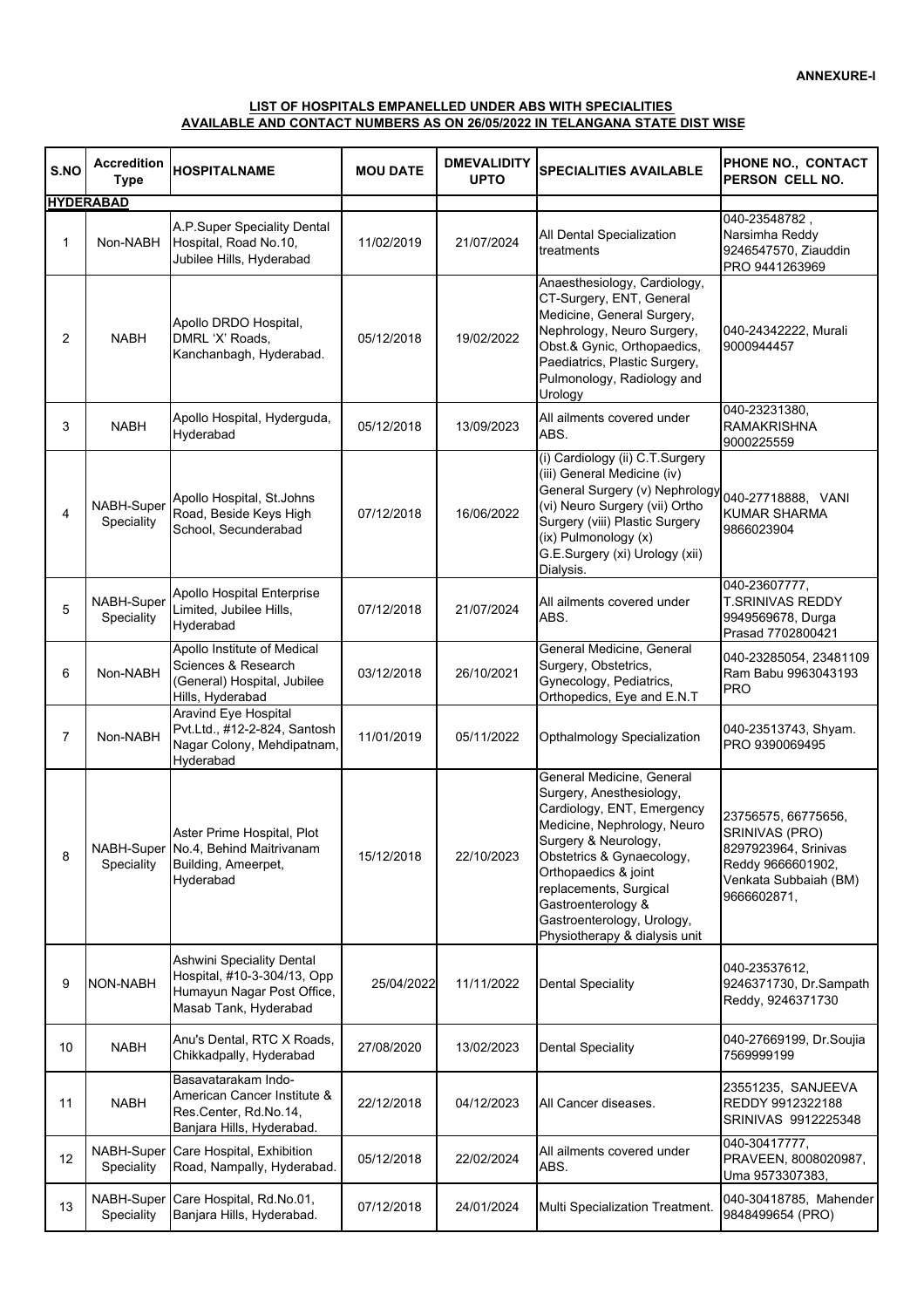| S.NO | <b>Accredition</b><br><b>Type</b> | <b>HOSPITALNAME</b>                                                                                                                                            | <b>MOU DATE</b> | <b>DMEVALIDITY</b><br><b>UPTO</b> | <b>SPECIALITIES AVAILABLE</b>                                                                                                                                                                                                                                                          | PHONE NO., CONTACT<br>PERSON CELL NO.                                                      |
|------|-----------------------------------|----------------------------------------------------------------------------------------------------------------------------------------------------------------|-----------------|-----------------------------------|----------------------------------------------------------------------------------------------------------------------------------------------------------------------------------------------------------------------------------------------------------------------------------------|--------------------------------------------------------------------------------------------|
| 14   | Non-NABH                          | Centre for Sight, Ashoka<br>Capital Building, Road No.2,<br>Banjara Hills, Hyderabad                                                                           | 13/03/2020      | 21/04/2023                        | Optholmology                                                                                                                                                                                                                                                                           | 40045500, KIRAN (PRO)<br>9652621100, Deepa Singh<br>9522597003                             |
| 15   | Non-NABH                          | Challa Eye Care Centre,<br>Road No.2, Banjara Hills,<br>Hyderabad                                                                                              | 04/12/2018      | 01/07/2022                        | Cataract surgery, Lasik surgery<br>and other eye surgeries except<br>Retinal procedures                                                                                                                                                                                                | Hosp No.9849204178,<br>SRISAILAM (PRO),<br>7997897292, Sumalatha<br>7095168170             |
| 16   | Non-NABH                          | Clear Vision Eye Hospital,<br><b>NVK Towers,</b><br>Himayathnagar, Hyderabad.                                                                                  | 05/12/2018      | 16/04/2023                        | Opthalmology Specialization<br>treatment                                                                                                                                                                                                                                               | 040-23225386,<br>DR.N.NAVEENA<br>9963888994, ARAVIND<br>(PRO) 9963888994                   |
| 17   | Non-NABH                          | Dr. Malik Dental Cosmetic &<br>Surgery Centre, Opp Bata,<br>Secunderabad                                                                                       | 04/12/2018      | 21/01/2022                        | Dental Specialization<br>Treatment                                                                                                                                                                                                                                                     | 040-66173702,<br>DR.MALLIK 9848393702,<br>Jawwad Khan<br>9848393702                        |
| 18   | Non-NABH                          | Dr.Agarwal's Eye Hospital,<br>Datla Pride 6-3-712/80 & 81,<br>Punjagutta Colony,<br>Punjagutta, Hyderabad                                                      | 12/12/2018      | 17/02/2022                        | Opthalmology Specialization<br>treatment                                                                                                                                                                                                                                               | 040-23400081, Uday<br>(PRO) 8008409491,<br>Nagaraju 9347302881                             |
| 19   | Non-NABH                          | Dr. Gowds Dental Hospitals,<br>No.19, Durga Enclave, Road<br>No.12, Banjara Hills,<br>Hyderabad                                                                | 05/02/2020      | 05/05/2021                        | Dental Specialization<br>Treatment                                                                                                                                                                                                                                                     | 040-23326888, DR.VIKAS<br>GOUD 9346239666, Sk<br>Gousullah 9959195430                      |
| 20   | <b>NON-NABH</b>                   | Drishti Eye Hospitals (A unit<br>of Korpole Health Care<br>Pvt.Ltd), Plot No.114A, Lane<br>Opp SBI, Srinagar Colony,<br>Hyderabad                              | 19/05/2022      | 25/06/2022                        | Eye Speciality                                                                                                                                                                                                                                                                         | 9951480555, 9848018170                                                                     |
| 21   | Non-NABH                          | FMS Dental Hospital,<br>Ayyangar Plaza, Bank Street,<br>Koti, Hyderabad.                                                                                       | 13/12/2018      | 08/07/2024                        | Dental Specialization<br>Treatment                                                                                                                                                                                                                                                     | 040-24655595, 24654599,<br>SUDHEER REDDY<br>9440232788, 8885060759                         |
| 22   | Non-NABH                          | Fort Dental Hospital (A unit of<br>Fort Health Care) H.No.8-1-<br>523/247/1 1st Floor, Beside<br>Galaxy Theatre, Brindavan<br>Colony, Tolichowki,<br>Hyderabad | 21/12/2018      | 15/10/2021                        | Dental Specialization<br>Treatment                                                                                                                                                                                                                                                     | 040-23565541,42, 43, Fax<br>23565542 Dr.Srinivas<br>Reddy 9441226617                       |
| 23   | <b>NABH</b>                       | Gurunanak Care Hospital,<br>Bakaram, Musheerabad,<br>Hyderabad                                                                                                 | 05/12/2018      | 14/09/2021                        | General Medicine, General<br>Surgery, Orthopedics, OBG,<br>Cardiology, C.T.Surgery, Neuro<br>Surgery & Neurology, Plastic<br>Surgery                                                                                                                                                   | 040-30219000,<br>Sudarshan 8978003002<br>(PRO), Ramesh (Billing)<br>9399993998             |
| 24   | <b>NABH</b>                       | Gleneagles Global Hospitals<br>(A Unit of Ravindranath GE<br>Medical Associates Pvt.Ltd) #<br>6-1-1070/1to4, Lakdikapul,<br>Hyderabad                          | 25/01/2022      | 24/03/2024                        | Cardiology, CT Surgery,<br>Gastroenterology (Medical &<br>Surgical), Nephrology, General<br>Medicine, General Surgery                                                                                                                                                                  | 040-23244444,55,<br>Kamlakar (BM)<br>9849810306, C.K.Sastry<br>(PRO) 8019588092            |
| 25   | Non-NABH                          | Indo US Super Speciality<br>Hospital, 7-1-57/B&C, Shyam<br>Karan Rd, Ameerpet,<br>Hyderabad                                                                    | 11/12/2018      | 06/01/2022                        | Cardiology, Cardio Thoracic<br>Surgery, Urology, Nephrology,<br>Neurology, Neuro Surgery,<br>Orthopaedics, General<br>Medicine, General Surgery                                                                                                                                        | 040-2378 2378, MURALI<br>(PRO) 9985462208,<br>Priyatham 9100810881;<br>Bala Rao 9949082091 |
| 26   | <b>NABH</b>                       | Kamineni Hospital, King Koti,<br>Hyderabad.                                                                                                                    | 10/12/2018      | 16/10/2021                        | Cardiology & Cardiothoracic<br>surgery, Orthopedic surgery,<br>Critical care, Neurology, Neuro<br>Surgery, Nephrology & Urology<br>Dialysis, General Surgery &<br>Minimal Access Surgery, ENT,<br>Gastroenterology Medical &<br>Surgical, Internal Medicine,<br>Surgical Oncology, OBG | 040-66924444, Srinivas<br>Reddy (PRO) 9490294942                                           |
| 27   | Non-NABH                          | <b>KIMS Bibi Healthcare</b><br>Pvt.Ltd, #16-3-991/1/C<br>Govt. Printing Press Road,<br>Malakpet, Hyderabad                                                     | 07/11/2019      | 18/06/2020                        | All the branches of Oncology                                                                                                                                                                                                                                                           | 040-24528122, 24528133<br>Dr Elias Ali Khan, CEO<br>9885779796                             |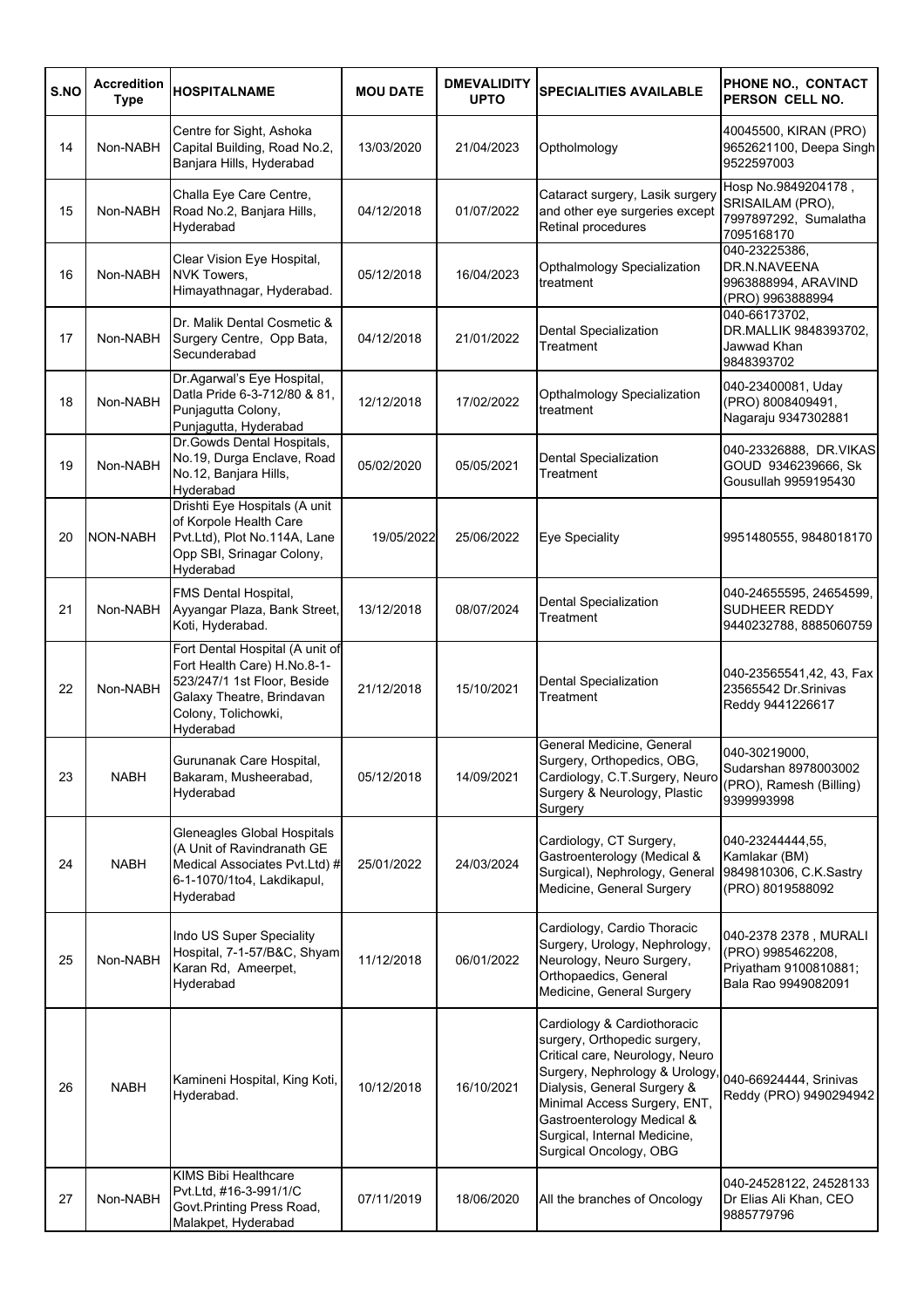| S.NO | <b>Accredition</b><br><b>Type</b> | <b>HOSPITALNAME</b>                                                                                                                         | <b>MOU DATE</b> | <b>DMEVALIDITY</b><br><b>UPTO</b> | <b>SPECIALITIES AVAILABLE</b>                                                                                                                                                                                  | PHONE NO., CONTACT<br>PERSON CELL NO.                                                   |
|------|-----------------------------------|---------------------------------------------------------------------------------------------------------------------------------------------|-----------------|-----------------------------------|----------------------------------------------------------------------------------------------------------------------------------------------------------------------------------------------------------------|-----------------------------------------------------------------------------------------|
| 28   | NABH-Super<br>Speciality          | Krishna Institute of Medical<br>Sciences, Minister Road,<br>Secunderabad.                                                                   | 07/12/2018      | 23/10/2023                        | All ailments covered under ABS 8074043022; Lakshmi                                                                                                                                                             | 040-27725000, SRINIVAS<br>PRO 9959246787, Venkat<br>9908575890 Credit Bill<br>Mgr       |
| 29   | Non-NABH                          | Lotus Children's Hospital,<br>Lakdikapool, Hyderabad.                                                                                       | 03/12/2018      | 09/08/2022                        | Nephrology, Cardio Thoracic<br>surgery, Cardiology,<br>Neonatology, Oncology,<br>Gastroenterology (medical &<br>surgical), ENT, Eye, Neurology<br>Neuro-Surgery, Plastic Surgery<br>& Burns, Gynocology & OBG. | 040-40404444.<br><b>GOVARDHAN (PRO)</b><br>9100042783, Madhav<br>9700430079             |
| 30   | <b>NABH</b>                       | <b>Maxivision Super Speciality</b><br>Eye Hospitals, Lane Beside<br>Yashoda Hospital,<br>Somajiguda, Hyderabad                              | 05/12/2018      | 06/03/2023                        | All Eye diseases / Surgeries                                                                                                                                                                                   | 040-44855577, Fax 040-<br>23414041, Venkat<br>9851605605                                |
| 31   | <b>NABH</b>                       | Medivision Eye & Health<br>Care Centre, Near NMDC,<br>Masabtank, Road,<br>Hyderabad                                                         | 05/12/2018      | 04/11/2022                        | Opthalmology treatment (all eye GIRISH RAWATH (PRO)<br>diseases)                                                                                                                                               | 040-66828292, 66752699,<br>9000180036, DILEEP<br>6305204093                             |
| 32   | <b>NON-NABH</b>                   | Mythri Hospital, Opp Pillar<br>No.81, PVNR Expressway,<br>Mehdipatnam, Ring Road,<br>Hyderabad                                              | 07/05/2022      | 08/11/2021                        | General Medicine, General<br>Surgery, Obstetrics &<br>Gynecology (OBG),<br>Paediatrics, Nephrology,<br>Urology, Orthopaedics, Neuro<br>Surgery, Pulmonology, Plastic<br>Surgery                                | 9347734871, 040-<br>23516326, Sreedhar<br>7997996030                                    |
| 33   | NON-NABH                          | Nethra Eye Institute (A unit of<br>Sowrya Hospitals), #8-3-215,<br>Opp ICICI Bank, Srinivas<br>Nagar Colony, (West)<br>S.R.Nagar, Hyderabad | 07/05/2022      | 08/12/2022                        | <b>Eye Speciality</b>                                                                                                                                                                                          | Hosp No.9989570058,<br>K.Subramanyam<br>9989570052                                      |
| 34   | <b>NABH</b>                       | Neo Retina Eye Care<br>Institute, 5-9-83/B Chapel<br>Road, Abids, Hyderabad                                                                 | 18/12/2018      | 29/07/2022                        | All Eye Treatments except<br>Lasik Surgery                                                                                                                                                                     | 040-23236666,<br>DR.R.R.REDDY<br>9000016565 Sameer Raj<br>Saxena (PRO)<br>9573157478    |
| 35   | Non-NABH                          | Nice Hospital, #10-20-<br>247&248, Shanthi Nagar,<br>Masabtank, Hyderabad                                                                   | 28/02/2020      | 18/08/2022                        | Paediatrics, Obstetrics &<br>Gynecology                                                                                                                                                                        | 23454545, PRO (MOD)<br>9492454545, Sridhar<br>Reddy, MD, 9848265307                     |
| 36   | Super<br>Speciality               | NIMS, Panjagutta,<br>Hyderabad.                                                                                                             | 15/01/1999      | 01/01/2022                        | All ailments covered under ABS 040-23320332, SUBBA<br>including OP Treatment                                                                                                                                   | RAJU (PRO) 9492049078                                                                   |
| 37   | Non-NABH                          | Nikhil Hospitals, Srinagar<br>Colony, Ameerpet,<br>Hyderabad                                                                                | 17/06/2019      | 23/11/2021                        | General Medicine, General<br>Surgery, Orthopaedics,<br>Obstetrics & Gynaecology<br>(OBG), Paediatrics, Neuro<br>Surgery and Plastic Surgery<br>treatment                                                       | 040-66632222,<br><b>DR.NISHANTH</b><br>9849023380, JAGAN<br>(PRO) 7386778711            |
| 38   | <b>NABH</b>                       | Omega Hospitals, Rd<br>Number 12, MLA Colony,<br>Banjara Hills, Hyderabad,<br>Telangana                                                     | 25/02/2019      | 15/06/2022                        | 1. Oncology (Cancer)<br>Treatment (a) Medical<br>Oncology b) Surgical Oncology<br>c) Radiation Therapy) 2.<br>Pathology 3. Nuclear Medicine<br>4.Anaesthesiology                                               | 040-23551034,<br>K.H.KISHORE (GM)<br>9948080471, SATISH<br>(PRO) 7702330808             |
| 39   | <b>NABH</b>                       | Pragna Children's Hospitals,<br>Punjagutta, Hyderabad                                                                                       | 13/02/2019      | 08/06/2024                        | All Paediatric Specialities                                                                                                                                                                                    | 040-66827999, VENU<br>GOPAL (PRO)<br>9848099929, DR.SURESH<br>KUMAR (MD)<br>9848023967, |
| 40   | Non-NABH                          | Prathima Hospitals (A unit of<br>Sri Sai Balaji Health Care<br>India Pvt.Ltd) #3/4/3 Station<br>Road, Kachiguda, Hyderabad                  | 11/12/2018      | 12/02/2023                        | General Medicine, General<br>Surgery, Cardiology,<br>Nephrology including Dialysis                                                                                                                             | 040-43454322, Mahendra<br>Babu (PRO) 7337336605<br>Raghu 9000006540,<br>Gen.Manager     |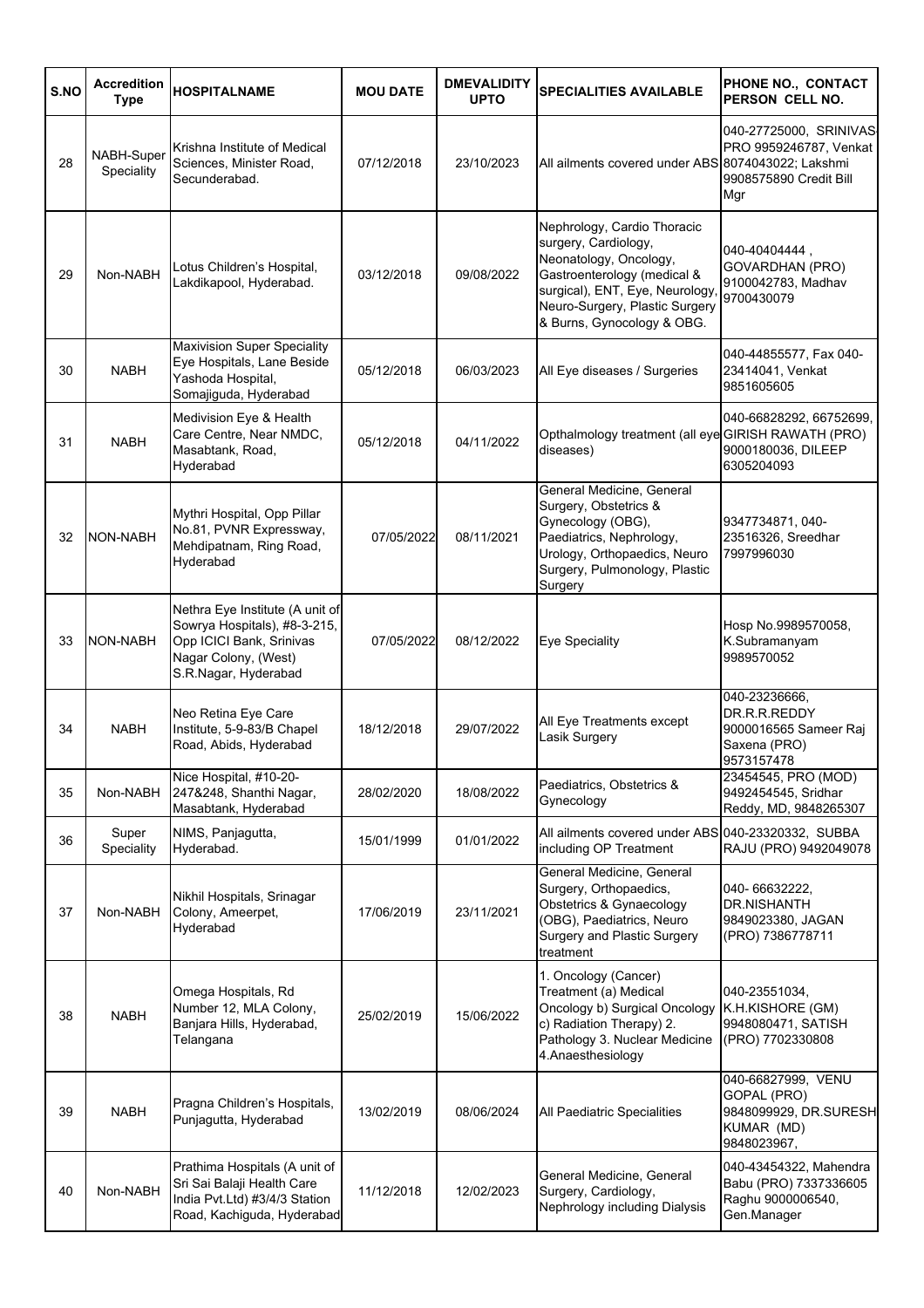| S.NO | <b>Accredition</b><br><b>Type</b> | <b>HOSPITALNAME</b>                                                                                                                              | <b>MOU DATE</b> | <b>DMEVALIDITY</b><br><b>UPTO</b> | <b>SPECIALITIES AVAILABLE</b>                                                                                                                                                                                                                                                                                                          | PHONE NO., CONTACT<br>PERSON CELL NO.                                                                    |
|------|-----------------------------------|--------------------------------------------------------------------------------------------------------------------------------------------------|-----------------|-----------------------------------|----------------------------------------------------------------------------------------------------------------------------------------------------------------------------------------------------------------------------------------------------------------------------------------------------------------------------------------|----------------------------------------------------------------------------------------------------------|
| 41   | <b>NABH</b>                       | Pushpagiri Eye Institute,<br>West Marredpally,<br>Secunderabad                                                                                   | 03/12/2018      | 03/04/2023                        | Eye Speciality                                                                                                                                                                                                                                                                                                                         | 040-27804949.<br><b>CH.N.RAJESH</b><br>8688820131, GM<br>Marketing (PRO)                                 |
| 42   | Non-NABH                          | Ramesh Eye Care Centre, #3<br>6-273/274, 3rd 4th Floor,<br>Opp Telangana Tourism,<br>Near old MLA Quarters,<br>Himayathnagar, Hyderabad          | 12/03/2020      | 19/01/2024                        | Eye speciality                                                                                                                                                                                                                                                                                                                         | 040-23264353, SAMPATH<br>9704414624 (PRO &<br>ADMN)                                                      |
| 43   | Non-NABH                          | Sai Krishna Super Speciality<br>Neuro Hospital Pvt.Ltd.,<br>Kachiguda, Hyderabad                                                                 | 05/12/2018      | 02/02/2024                        | Neurology, Neuro Surgery,<br>Orthopaedic.                                                                                                                                                                                                                                                                                              | 040-27551414, SURESH<br>9391392172 (PRO),<br>SUNITHA 9966285854                                          |
| 44   | Non-NABH                          | Sai Jyothi Eye Institute, West<br>Marredpally, Sec'bad                                                                                           | 18/09/2020      | 06/04/2022                        | Ophthalmology                                                                                                                                                                                                                                                                                                                          | 040-27719170, 27701686,<br>Maheshwar Reddy (PRO),<br>9885535111                                          |
| 45   | Non-NABH                          | Spark Eye care Hospital<br>Pvt.Ltd., #16-2-705/9/12/A-F,<br>Beside Hanuman Temple,<br>New Malakpet, Hyderabad                                    | 21/08/2020      | 07/09/2022                        | Opthalmology (Eye)<br><b>Specialization Treatment</b>                                                                                                                                                                                                                                                                                  | 040-24542000, 24554321,<br>Rama Rao 8919609464                                                           |
| 46   | <b>NABH</b>                       | Satya Kidney Centre & Super<br>Speciality Hospital (A unit of<br>Sathya Nursing Home Ltd),<br>#3-6-426, Street No.4,<br>Himayathnagar, Hyderabad | 12/12/2018      | 24/10/2023                        | Nephrology, Urology,<br>Orthopaedics, General<br>Medicine, General Surgery and<br>also Dialysis                                                                                                                                                                                                                                        | Suresh 9618249190<br>(PRO), 040-27636444,<br>Fax 040-27638893                                            |
| 47   | Non-NABH                          | Shalini Hospitals, #3-4-140<br>Barkatpura, Hyderabad                                                                                             | 05/12/2018      | 29/07/2019                        | General Medicine, General<br>Surgery, Orthopedics with Joint<br>replacement and Urology<br>specialities                                                                                                                                                                                                                                | 040-27568776/27550763,<br>Surender (PRO),<br>8341816161                                                  |
| 48   | Non-NABH                          | Smiline Dental Hospital Pvt.,<br>Ltd., Ameerpet, Hyderabad.                                                                                      | 14/12/2018      | 17/03/2024                        | To deal with all dental diseases<br>as approved by G.O.Ms.No.97                                                                                                                                                                                                                                                                        | 23744075, 23747979,<br>SRINIVAS (PRO/Billing)<br>9347035432                                              |
| 49   | Non-NABH                          | Sowjanya Dental Hospital,<br>1st Floor, Adj to KFC,<br>Himayathnagar, Hyderabad                                                                  | 05/12/2018      | 12/09/2023                        | Dental Specialization treatment                                                                                                                                                                                                                                                                                                        | $040 - 40023003$ ,<br>SOWJANYA 9866064000,<br>MADHU (PRO)<br>7799460024                                  |
| 50   | <b>NABH</b>                       | Srikara Hospitals, #10-3-<br>188, Opp: Railway<br>Reservation Counter, Lane<br>beside Hotel Ramakrishna,<br>Secunderabad                         | 15/12/2018      | 25/12/2022                        | General Medicine, General<br>Surgery, Orthopaedics,<br>Rheumatology                                                                                                                                                                                                                                                                    | 040-46460000, SAVITHRI<br>9010003000, Srinivas<br>9603708087, AM Mktg, Md<br>Ahmed Khan GM<br>9030071786 |
| 51   | Non-NABH                          | St. Theresa's Hospital,<br>Sanath Nagar, Hyd.                                                                                                    | 18/09/2020      | 05/10/2022                        | General Medicine, General<br>Surgery, Cardiology, CT<br>Surgery, Nephrology,<br>Obstetrics & Gynaecology<br>(OBG), Neurology and Neuro<br>Surgery, Orthopaedics,<br>Paediatrics, Pulmonology,<br>Plastic Surgery, ENT                                                                                                                  | 040-23704411, SUNEEL<br>DAVID (PRO)<br>9032067678, Durga<br>8985074967                                   |
| 52   | Speciality                        | NABH-Super Star Hospital, Road No.10,<br>Banjara Hills, Hyderabad                                                                                | 05/12/2018      | 05/10/2023                        | Cardiology, Cardio Thoracic,<br>Pediatric Cardiology & Cardiac<br>Surgery, Neurology and<br>Neurosurgery, Nephrology,<br>Urology, Critical Care Medicine,<br>Pulmonology, Emergency<br>Medicine, Orthopedics & Joint<br>Replacements, Vascular<br>Surgery, Haemodialysis, ENT,<br>General and Laproscopic<br>Surgery, General Medicine | 040-44777777,<br><b>RAJESHWAR REDDY</b><br>9000653111, ARUN<br>9000111233 (PRO),<br>Mallesh 9866760558   |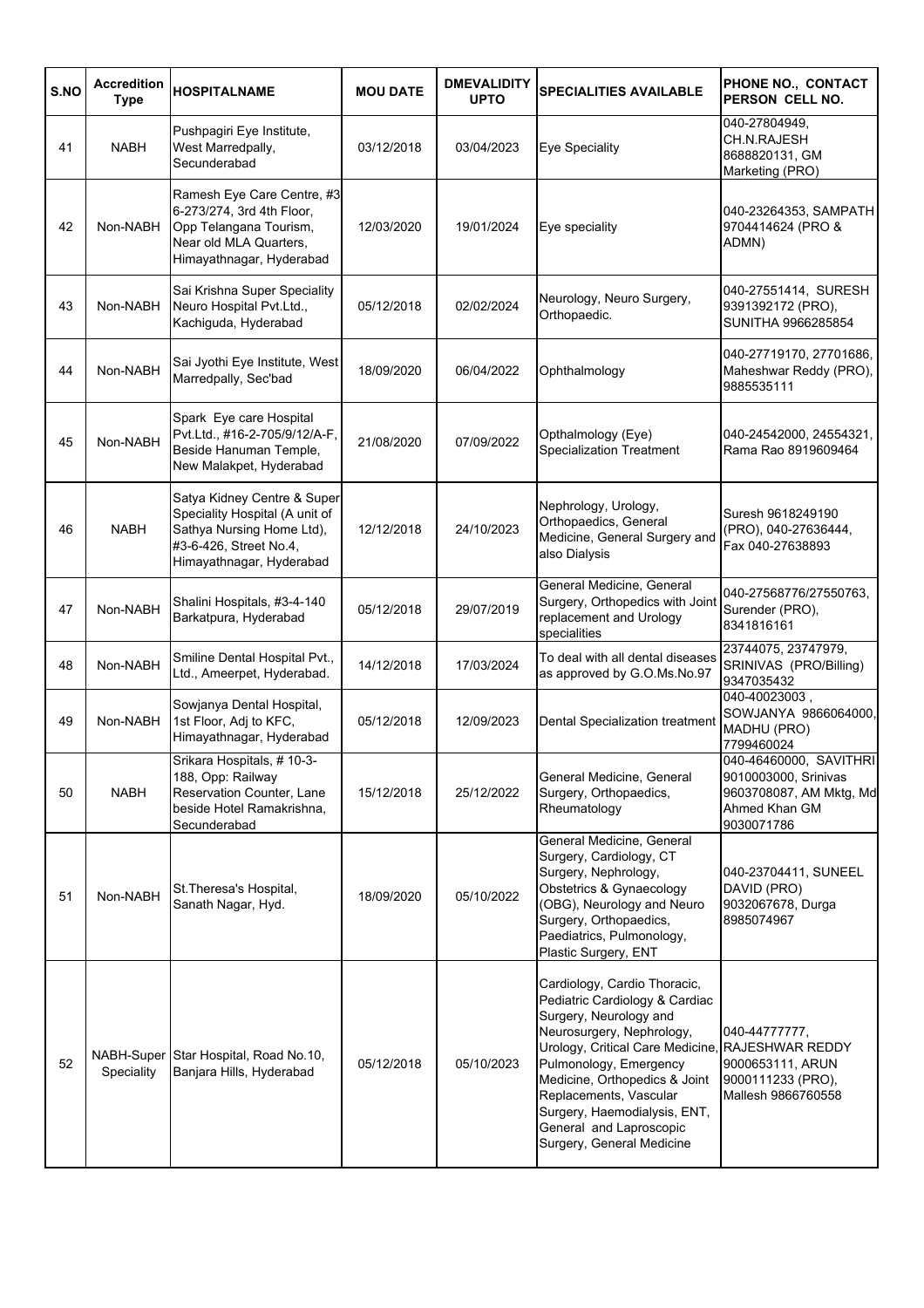| S.NO | <b>Accredition</b><br><b>Type</b> | <b>HOSPITALNAME</b>                                                                                                                                        | <b>MOU DATE</b> | <b>DMEVALIDITY</b><br><b>UPTO</b> | <b>SPECIALITIES AVAILABLE</b>                                                                                                                                                                                                                                                               | PHONE NO., CONTACT<br>PERSON CELL NO.                                                                     |
|------|-----------------------------------|------------------------------------------------------------------------------------------------------------------------------------------------------------|-----------------|-----------------------------------|---------------------------------------------------------------------------------------------------------------------------------------------------------------------------------------------------------------------------------------------------------------------------------------------|-----------------------------------------------------------------------------------------------------------|
| 53   | Speciality                        | Sunshine Hospitals (A unit of<br>NABH-Super Sarvejana Health Care<br>Pvt.Ltd), Near Paradise, PG<br>Road, Secunderabad                                     | 07/12/2018      | 02/02/2022                        | General Medicine, General<br>Surgery, All Medical emergency<br>and critical cases, Neuro<br>Surgery, Cardiology, CT<br>Surgery, Urology, Nephrology &<br>dialysis, Gastroenterology,<br>Pulmonology, Orthopedic &<br>Joint replacement, Plastic<br>Surgery, Obstetrics &<br>Gynecology, ENT | 040-43444546, 44550000,<br>Muralidhar Kumar GM,<br>9866105704, MANOJ<br><b>KUMAR (PRO)</b><br>9949490640  |
| 54   | NON-NABH                          | Suraksha Childrens Hospital,<br>Tarnaka, Secunderabad.                                                                                                     | 21/02/2022      | 08/11/2019                        | Paediatric Speciality                                                                                                                                                                                                                                                                       | 040-27016600, 27016611,<br>LAXMAN GOUD (PRO)<br>9000551391                                                |
| 55   | <b>NABH</b>                       | SVS Institute of<br>Neurosciences, #3-3-67,<br>Station Road, Old Manjira<br>Hotel,, Kachiguda,<br>Hyderabad                                                | 28/03/2019      | 12/11/2021                        | Neurology, Neuro Surgery,<br>Orthopaedics, Gen.Medicine,<br>Gen.Surgery, Pulmonology                                                                                                                                                                                                        | 040-41499999, SRINIVAS<br>(PRO) 9700745668,<br>SANDEEP, MD<br>9849002596,                                 |
| 56   | Non-NABH                          | Swarup Eye Centre, #5-9-<br>163, Chapel Road, Abids,<br>Hyderabad                                                                                          | 06/12/2018      | 12/09/2023                        | Cataract and other Ophthalmic<br>treatments except Lasik                                                                                                                                                                                                                                    | Dr.Pradeep Swaroop<br>9849003639, Manu<br>Swarup 8008388664<br>(PRO), Ramya<br>8106660551                 |
| 57   | <b>NABH</b>                       | The Deccan Hospital,<br>Somajiguda, Hyderabad                                                                                                              | 02/01/2019      | 04/01/2022                        | General Medicine, General<br>Surgery, Orthopedics, Trauma<br>care, ENT, Neuro Surgery,<br>Pulmonology, OBG, Surgical<br>Gastroenterology, Plastic<br>Surgery, Urology, Joint<br>Replacement Surgeries and<br>Nephrology.                                                                    | 040-23300904, SRINIVAS<br>RAO (PRO) 7995544858,<br><b>SIVA REDDY</b><br>8498878999,                       |
| 58   | <b>NABH</b>                       | Vasavi Hospital, # 6-1-91,<br>Beside Vasavi Seva<br>Kendram, Lakdi-ka-pool,<br>Khairatabad, Hyderabad                                                      | 07/01/2019      | 06/03/2023                        | General Medicine, General<br>Surgery, Gynaecology,<br>Nephrology and Dialysis                                                                                                                                                                                                               | 040-23212166, CVR<br>Sastry (PRO)<br>8019535758, NAGESWAR<br>RAO 9848120104                               |
| 59   | OTHER<br><b>NABH</b>              | Vijaya Health Care, #8-2-185<br>& 186 Kummariguda, Near<br>Passport Office,<br>Secunderabad                                                                | 16/03/2022      | 18/02/2024                        | General Medicine, General<br>Surgery, Orthopaedics,<br>Nephrology (Dialysis), Urology,<br>Neurology, Neuro Surgery,<br>ENT, Obstetrics & Gynecology<br>(OBG), Paediatrics                                                                                                                   | 040-67222999, Dr<br>Narsimha Rao, Director<br>9246333137, Md.Mujeeb,<br>PRO-Liasion Asst.<br>9908723989   |
| 60   | NON-NABH                          | Vascular Care Centre, #6-3-<br>649/6, Lane Beside<br>Maheswari Chambers,<br>Somajiguda, Hyderabad                                                          | 17/05/2022      | 14/03/2022                        | Vascular Surgery only                                                                                                                                                                                                                                                                       | Hosp No.7337321814,<br>Hari Prakash, VP<br>8179274837                                                     |
| 61   | NON-NABH                          | Win Vision Eye Hospitals, #6-<br>3-868/2, Greenlands,<br>Begumpet, Hyderabad                                                                               | 17/12/2021      | 13/09/2022                        | Eve Speciality                                                                                                                                                                                                                                                                              | 040-23408888,<br>9100004444 MURTHY<br>(PRO) 9966547088,<br>Shyam 6304489490                               |
| 62   | NABH-Super<br>Speciality          | Yashoda Super Speciality<br>Hospital (A unit of Yashoda<br><b>Health Care Services</b><br>Pvt.Ltd), #16-10-29,<br>Nalgonda X Roads,<br>Malakpet, Hyderabad | 18/12/2018      | 05/05/2024                        | All ailments covered under<br>ABS.                                                                                                                                                                                                                                                          | 040-24555555, 040-<br>67777888 ext 7156,<br><b>PURUSHOTHAM</b><br>9866516646, Sudheer<br>Kumar 8897508499 |
| 63   | NABH-Super<br>Speciality          | Yashoda Hospital (A unit of<br>Yashoda Health Care<br>Services Pvt.Ltd), Patny<br>Centre, Secunderabad                                                     | 28/12/2018      | 02/01/2024                        | All ailments covered under<br>ABS.                                                                                                                                                                                                                                                          | 040-27713333,<br>DR.JAGAN MOHAN<br>(RMO) 9963552128 TD<br>RAMESH 9849988601<br>(PRO-MKTG),                |
| 64   | NABH-Super<br>Speciality          | Yashoda Super Speciality<br>Hospital, Somajiguda,<br>Hyderabad                                                                                             | 27/12/2018      | 05/04/2024                        | All ailments covered under<br>ABS.                                                                                                                                                                                                                                                          | 040-23319999, ANIL<br>9949912225, RAMARAO<br>9866107954                                                   |
|      | <b>CYBERABAD</b>                  |                                                                                                                                                            |                 |                                   |                                                                                                                                                                                                                                                                                             |                                                                                                           |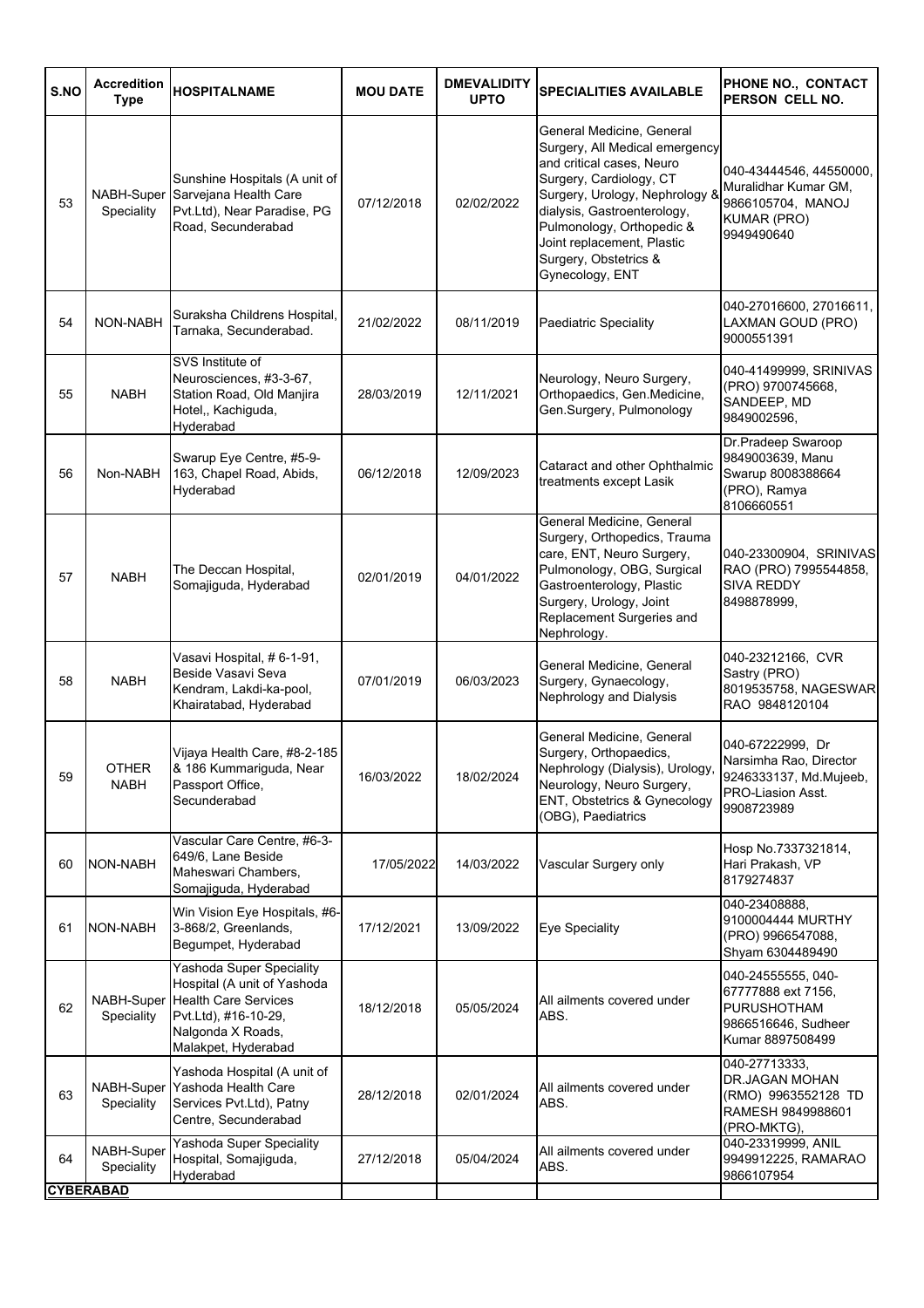| S.NO | <b>Accredition</b><br><b>Type</b> | <b>HOSPITALNAME</b>                                                                                                                         | <b>MOU DATE</b> | <b>DMEVALIDITY</b><br><b>UPTO</b> | <b>SPECIALITIES AVAILABLE</b>                                                                                                                                                                                                                                                                                 | PHONE NO., CONTACT<br>PERSON CELL NO.                                                                                                     |
|------|-----------------------------------|---------------------------------------------------------------------------------------------------------------------------------------------|-----------------|-----------------------------------|---------------------------------------------------------------------------------------------------------------------------------------------------------------------------------------------------------------------------------------------------------------------------------------------------------------|-------------------------------------------------------------------------------------------------------------------------------------------|
| 65   | <b>NABH</b>                       | American Oncology Institute<br>Serilingampally, Nallagandla,<br>Hyderabad                                                                   | 05/12/2018      | 30/05/2022                        | Cancer Specialization<br>treatment                                                                                                                                                                                                                                                                            | 040-67199999, Venkatesh<br>(PRO) 9573286996,<br>RAMESH 9703860793                                                                         |
| 66   | <b>NABH</b>                       | Care Hospitals, Gachibowli,<br>Near Cyberabad Police<br>Commissionerate,<br>Hyderabad                                                       | 08/12/2018      | 29/08/2022                        | Cardiology, CT Surgery, ENT,<br>General Medicine, General<br>surgery, Neuro surgery, OBG,<br>Surgical Gastro-enterology,<br>Orthopaedics, Plastic surgery,<br>Pulmonology, Urology, Surgical<br>Oncology, Nephrology including<br>dialysis specialities                                                       | 040-33623500,<br>Subramanyam (PRO)<br>8008460606                                                                                          |
| 67   | Speciality                        | Continental Hospitals, Road<br>NABH-Super No.2, IT & Financial District,<br>Nanakramguda, Gachibowli,<br>Hyderabad                          | 05/12/2018      | 29/04/2022                        | General Medicine, General<br>Surgery, Cardiology,<br>C.T.Surgery, OBG, Paediatrics,<br>Orthopaedics, ENT, Neurology,<br>Neuro Surgery, Plastic Surgery, 040-67229999, NAGA<br>Nuclear Medicine.<br>Pulmonology, Oncology -<br>Medical, Surgical & Radiation,<br>Nephrology, Urology and<br>dialysis treatment | RAJU (PRO) 8498094457                                                                                                                     |
| 68   | Non-NABH                          | Cygnus Institute of<br>Gastroenterology, Plot No.34<br>& 35, Sardar Patel Nagar,<br>Nizampet X Road,<br>Hyderabad                           | 18/02/2019      | 14/04/2021                        | Gastroenterology                                                                                                                                                                                                                                                                                              | 040-40030104 FAX:040-<br>40030108, SWATHI (PRO)<br>9182563218, 8008683839<br>Dr.Sri Venu, 9866755573,<br>Anjaneyulu 9963286017<br>Billing |
| 69   | <b>NABH</b>                       | Citizens Hospitals, Kanchi<br>Gacchibowli Road,<br>Nallagandla, Serilingampally,<br>Hyderabad                                               | 05/12/2018      | 04/08/2022                        | General Medicine, General<br>Surgery, Cardiology, Cardio-<br>Thoracic & Vascular Surgery<br>(CTVS), Obstetrics &<br>Gynaecology, Paediatrics, ENT<br>Neurology, Neuro Surgery,<br>Pulmonology, Nephrology and<br>Urology, Orthopedics & Joint<br>Replacements                                                 | 040-67191919, Venkatesh<br>(PRO) 9573286996,<br>RAMESH 9703860793                                                                         |
| 70   | Non-NABH                          | Dr.Rao's ENT Super<br>Speciality International<br>Hospital Pvt.Ltd, Road No.4,<br>Behind Temple Bus Stop,<br>KPHB, Hyderabad                | 24/12/2018      | 28/03/2025                        | <b>ENT Speciality</b>                                                                                                                                                                                                                                                                                         | Hosp No.9133354991,<br>Someshshekar, PRO,<br>7286000099                                                                                   |
| 71   | NON-NABH                          | Dr. Radhika Reddy Dental<br>Clinic, #19B, ENR Square,<br>First Floor, Opp.SBH,<br>Suncity, Hydershahkote,<br>Hyderabad                      | 08/02/2022      | 26/12/2020                        | <b>Dental Speciality</b>                                                                                                                                                                                                                                                                                      | 040-65222727, Dr.Radhika<br>Reddy 7416222727                                                                                              |
| 72   | NON-NABH                          | Germanten Health Care, #4-<br>8-138-1/B, Pillar No.150,<br>PVNR Express way, Attapur<br>Main Road, Rajendranagar,<br>Hyderabad              | 12/05/2022      | 03/12/2023                        | Orthopaedics only                                                                                                                                                                                                                                                                                             | Dr. Arif Syed, 9885355084,<br>M.Pratap Reddy, GM<br>9866333398                                                                            |
| 73   | <b>NABH</b>                       | <b>KIMS Hospital Enterprises</b><br>Pvt.Ltd. #1-112/86 Survey<br>No.55/EE, Kondapur Village,<br>Serilingampally Mandal,<br>Hyderabad-500084 | 05/12/2018      | 01/02/2024                        | Orthopaedics, Neuro surgery,<br>Radiology, Gen.Medicine,<br>Emergency Medicine, Surgical<br>Gastro-Enterology, Paediatrics,<br>Nephrology, Pulmonology,<br>Obstetrics, Gynaecology,<br>Cardiology, CT Surgery, Plastic<br>Surgery                                                                             | 040-47505050, 040-<br>67505050 BK Subodh<br>Singh, VP, 9100901696,<br>PRASAD NAIDU (PRO)<br>6305047512                                    |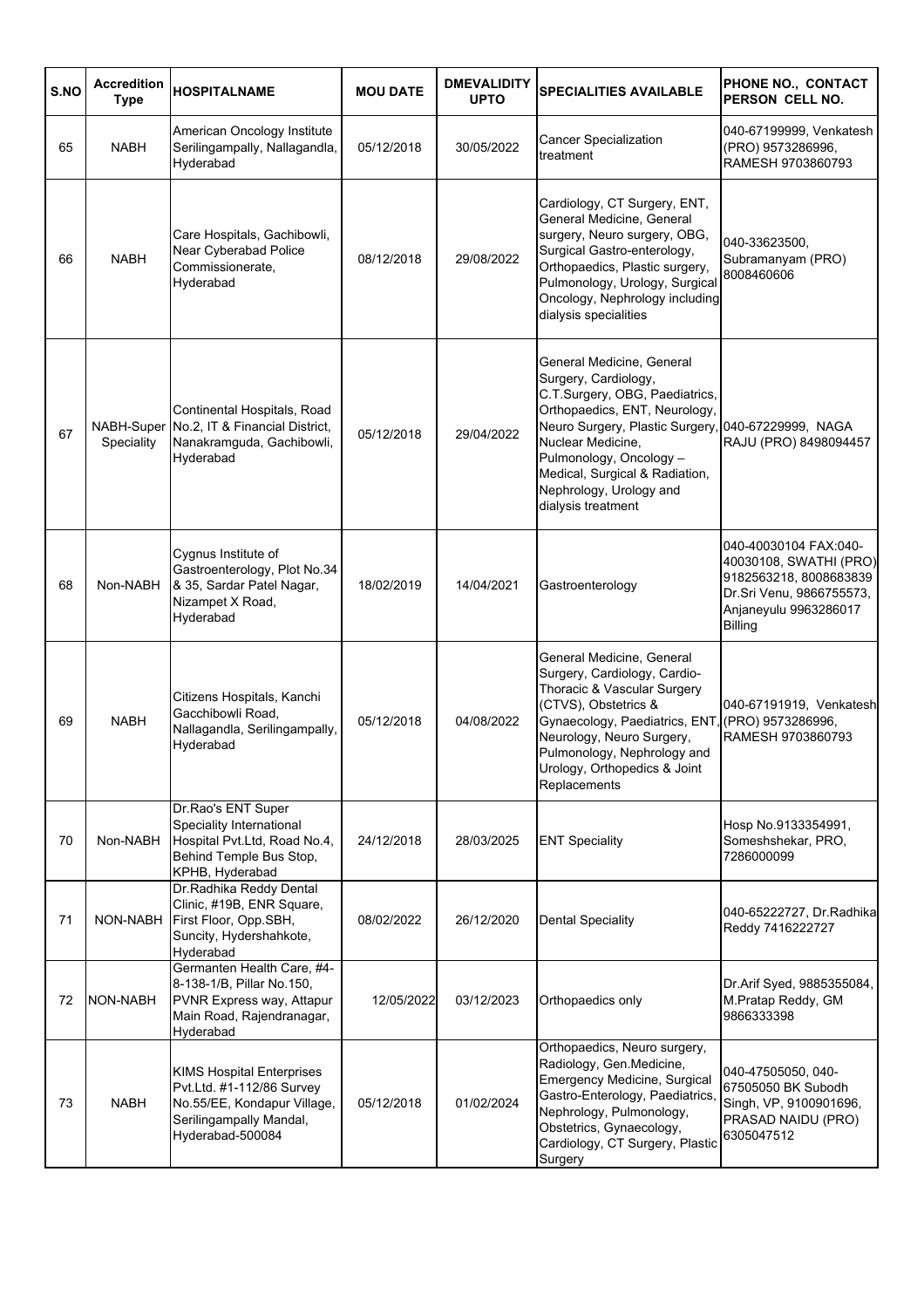| S.NO | <b>Accredition</b><br><b>Type</b> | <b>HOSPITALNAME</b>                                                                                                                                                                      | <b>MOU DATE</b> | <b>DMEVALIDITY</b><br><b>UPTO</b> | <b>SPECIALITIES AVAILABLE</b>                                                                                                                                                                                                                                                         | PHONE NO., CONTACT<br>PERSON CELL NO.                                                                 |
|------|-----------------------------------|------------------------------------------------------------------------------------------------------------------------------------------------------------------------------------------|-----------------|-----------------------------------|---------------------------------------------------------------------------------------------------------------------------------------------------------------------------------------------------------------------------------------------------------------------------------------|-------------------------------------------------------------------------------------------------------|
| 74   | <b>NABH</b>                       | Malla Reddy Narayana<br>Multispeciality Hospital,<br>Suraram X Road,<br>Quthbullapur (M), Hyderabad                                                                                      | 21/01/2019      | 05/09/2022                        | (i) General Medicine (ii)<br>General Surgery (iii) Cardiology<br>(iv) C.T.Surgery (v) Neuro<br>Surgery (vi) Nephrology (vii)<br>Urology (viii) Surgical<br>Gastroenterology (ix) Plastic<br>Surgery (x) Pediatrics (xi)<br>Pulmonology (xii) OBG (xiii)<br>Orthopedics & Trauma Care. | 040-23783000, Fax 040-<br>23190077, NARSINGA<br>RAO (PRO) 9000004846<br>Phalguna Rao<br>7337273874 BS |
| 75   | NABH-Super<br>Speciality          | Medicover Hospital, Behind<br>Cyber Towers, In the Lane of<br>IBIS Hotels, HUDA Techno<br>Enclave, HITEC City,<br>Hyderabad                                                              | 22/08/2019      | 19/08/2024                        | Anesthesiology, General<br>Medicine, General<br>Surgery, Cardiology, Cardiothora<br>cic Surgery,<br>ENT, Nephrology, Neuro<br>Surgery, OBG,<br>Orthopedics(Includes Joint<br>Replacements), Pediatrics,<br>Pathology,<br>Pulmonology, Physiotherapy &<br>Dialysis Treatments          | 040-45404540, 49404940,<br>SRI HARI (PRO-MKTG)<br>9989779900, RAMESH<br>9100027823                    |
| 76   | NON-NABH                          | Medicover Woman & Child<br>Hospitals (A Unit of Suyosha<br>Healthcare Pvt.Ltd) Plot<br>No.7, Survey No.64, Behind<br>Cyber Towers, Patrika<br>Nagar, Hitech City,<br>Madhapur, Hyderabad | 02/12/2021      | 29/06/2023                        | Obstetrics & Gynaecology<br>(OBG) only                                                                                                                                                                                                                                                | 040-68334455, Anil Reddy<br>9666675275                                                                |
| 77   | <b>NABH</b>                       | Micro Care ENT Hospital &<br>Research Institute, MIG 244<br>& 245, KPHB, Kukatpally,<br>Hyderabad                                                                                        | 05/01/2019      | 21/03/2023                        | <b>ENT Speciality</b>                                                                                                                                                                                                                                                                 | 040-42431234, Upender<br>(PRO) 9966992505                                                             |
| 78   | Non-NABH                          | Neelima Hospital, #7-2-1735,<br>Opp Voltas, Czech Colony,<br>Sanathnagar, Hyderabad                                                                                                      | 21/01/2019      | 20/03/2023                        | General Medicine, General<br>Surgery, Obstetrics &<br>Gynaecology, Paediatrics,<br>Nephrology and Orthopedics                                                                                                                                                                         | 040-21111100, 64647475,<br>Mounish 9848888533                                                         |
| 79   | Non-NABH                          | Omni Hospitals, Plot<br>No.20&21, Balaji Nagar,<br>Kukatpally, Hyderabad-<br>500072                                                                                                      | 16/03/2019      | 06/05/2022                        | Nephrology, Urology,<br>Cardio-thoracic surgery,<br>Cardiology, Paediatrics,<br>Orthopaedics, OBG, Medical &<br>Surgical Gastro-enterology,<br>Neurology & Neuro-surgery                                                                                                              | 040-39994999, Fax: 040-<br>39994900, Vidyadhar<br>9948854099 (PRO),<br>Srinivas Reddy<br>9849723734   |
| 80   | <b>NABH</b>                       | Panacea Meridian Hospitals,<br>H.No.25-35/12/1,<br>Opp.Beeramguda Khaman,<br>RC Puram, BHEL,<br>Hyderabad-502032                                                                         | 03/10/2019      | 03/12/2021                        | General Medicine,<br>Orthopaedics, Neuro Surgery,<br><b>Obstetrics &amp; Gynecology</b>                                                                                                                                                                                               | PH: 8297375050,<br>FAX:08455241777<br>NAVEEN 9949636612<br><b>DR.RAJ KUMAR</b><br>9849377526          |
| 81   | Non-NABH                          | Prathima Hospitals (A unit of<br>Mamatha Medicare Pvt.Ltd),<br>KPHB Main Road,<br>Hyderabad                                                                                              | 31/03/2019      | 20/05/2020                        | General Medicine, Obstetrics &<br>Gynecology (OBG),<br>Orthopaedics                                                                                                                                                                                                                   | 040-23893895 Fax:040-<br>23893763, 9989050743,<br>Raghu 9000006540,<br>Gen.Manager                    |
| 82   | Non-NABH                          | Ramdev Rao Hospital (A unit<br>of Sivananda Rehabilitation<br>Home), Opp Vivekananda<br>Nagar Colony Junction,<br>Kukatpally, Hyderabad                                                  | 08/01/2020      | 18/11/2021                        | General Medicine, General<br>Surgery, Nephrology, ENT,<br>OBG, Paediatrics,<br>Orthopaedics, Urology,<br>Pulmonology and Plastic<br>Surgery                                                                                                                                           | 040-29885002, Dr.Yobu<br>CEO, 9000013945, C.Sai<br>Chand, BM 9030939751                               |
| 83   | <b>NABH</b>                       | Remedy Hospitals, Road<br>No.4, KPHB Colony,<br>Kukatpally, Hyderabad                                                                                                                    | 09/02/2019      | 08/06/2021                        | Gynaecology speciality Only                                                                                                                                                                                                                                                           | 040-41418787, 23158787,<br>9912222042<br>BIKSHAPATHI (PRO)<br>9912222104                              |
| 84   | Non-NABH                          | Sangeris Multi Speciality<br>Dental Hospital, ENR<br>Complex, Shop No.3 &4,<br>Suncity Bus stop,<br>Hydershakote,<br>Rajendranagar, Hyderabad                                            | 20/01/2020      | 02/02/2024                        | <b>Dental Speciality</b>                                                                                                                                                                                                                                                              | 8885099369, Dr.Kishore,<br>9885529939                                                                 |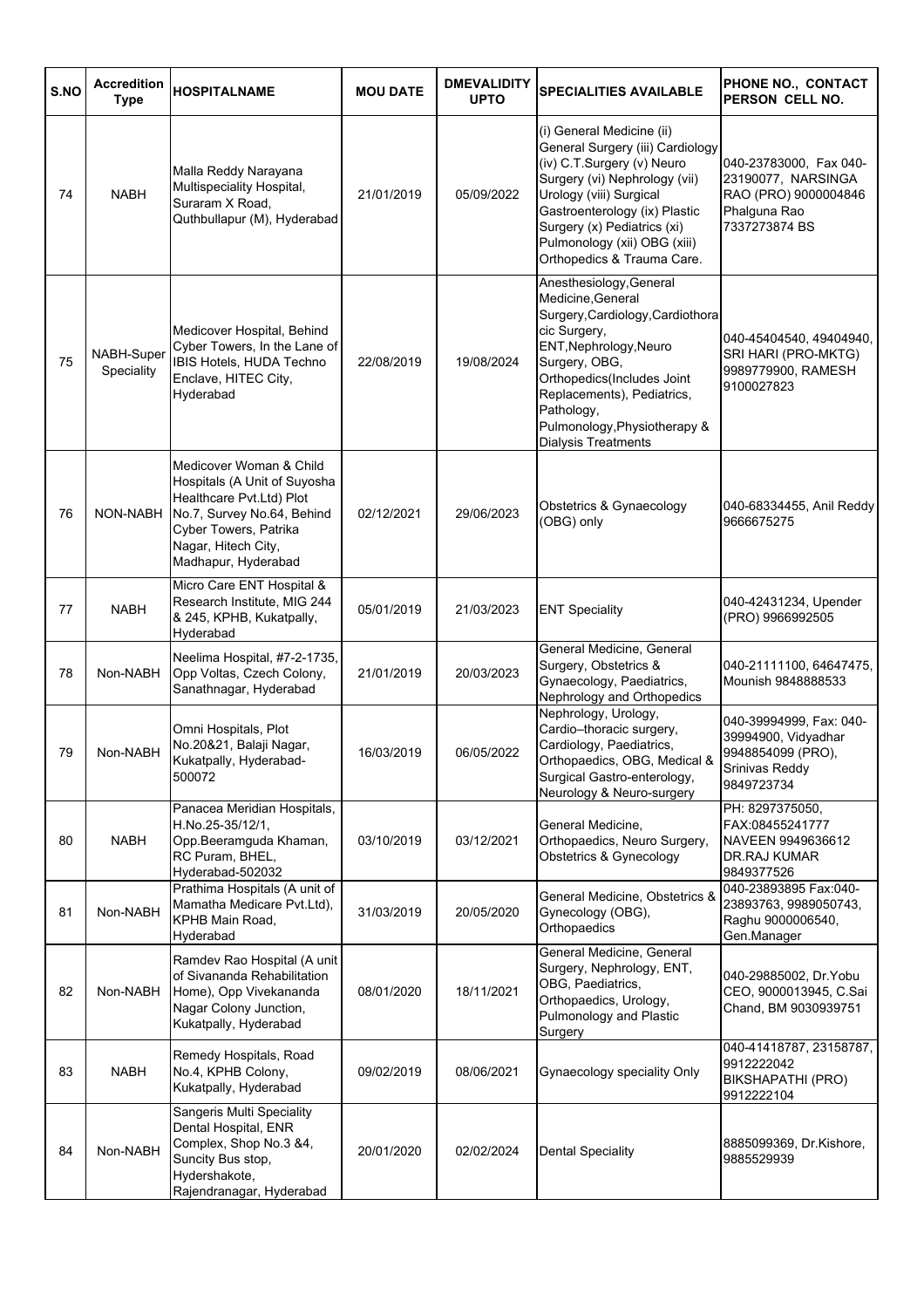| S.NO | <b>Accredition</b><br><b>Type</b> | <b>HOSPITALNAME</b>                                                                                                                                                          | <b>MOU DATE</b> | <b>DMEVALIDITY</b><br><b>UPTO</b> | <b>SPECIALITIES AVAILABLE</b>                                                                                                                                                                                                                                                           | PHONE NO., CONTACT<br>PERSON CELL NO.                                                |
|------|-----------------------------------|------------------------------------------------------------------------------------------------------------------------------------------------------------------------------|-----------------|-----------------------------------|-----------------------------------------------------------------------------------------------------------------------------------------------------------------------------------------------------------------------------------------------------------------------------------------|--------------------------------------------------------------------------------------|
| 85   | NON-NABH                          | SLG Hospitals (A unit of Sree<br>Lakshmi Gayathri Hospitals<br>Pvt.Ltd), #306, Nizampet<br>Road, Bachupally,<br>Hyderabad                                                    | 20/01/2020      | 30/08/2022                        | General Medicine, General<br>Surgery, Cardiology, CT<br>Surgery, ENT, OBG, Neuro<br>Surgery, Orthopaedics,<br>Paediatrics, Pulmonology,<br>Plastic Surgery, Radiology,<br>Surgical Gastroenterology                                                                                     | 23785678, 7799235678<br>Krishna Prasad<br>9494838182, Mahesh<br>Kumar 9849360734     |
| 86   | Non-NABH                          | Sri Sai Dental, Chanda nagar<br>bus stop, Mohan complex,<br>Chandanagar                                                                                                      | 08/02/2020      | 01/06/2024                        | <b>Dental Speciality</b>                                                                                                                                                                                                                                                                | 040-23035706, 65292951,<br>RADHA KRISHNA (PRO)<br>8074185674                         |
| 87   | Non-NABH                          | Sri Shankara Netralaya, #1-<br>116/1, Opp Rao High School<br>& KFC, Mumbai NH, Main<br>Road, Miyapur, Hyderabad.                                                             | 21/02/2020      | 21/08/2022                        | Ophtholmology                                                                                                                                                                                                                                                                           | 040-40123839, Arun<br>(PRO) 7673934444                                               |
| 88   | Non-NABH                          | Sridhar International Dental<br>Hospital, Opp: JNTU, KPHB<br>Colony, Hyderabad                                                                                               | 11/06/2019      | 18/09/2022                        | <b>Dental Speciality</b>                                                                                                                                                                                                                                                                | 040-23052723, Amani<br>9652854786                                                    |
| 89   | <b>RACHAKONDA</b><br>Non-NABH     | Anand Eye Institute Pvt.Ltd,<br>#7-147/1, Nagendra Nagar<br>Colony, Habsiguda,<br>Hyderabad                                                                                  | 05/01/2019      | 11/07/2022                        | <b>Eye Speciality</b>                                                                                                                                                                                                                                                                   | 040-27151999,<br>Ch. Yadagiri Reddy,<br>885664874, 998998700,<br>Santhosh 9959885909 |
| 90   | <b>NABH</b>                       | Aware Gleneagles Global<br>Hospitals (A unit of<br>Ravindranath GE Medical<br>Associates Pvt.Ltd), #8-16-<br>01, Near Sagar X Road,<br>Saroornagar, LB Nagar,<br>Hyderabad   | 13/12/2018      | 23/07/2024                        | (i) Orthopedics with Joint<br>replacements (ii) Urology (iii)<br>Nephrology (iv) Neurology (v)<br>Neuro surgery (vi) Cardiology<br>(vii) C.T.V.surgery (viii) General<br>surgery (ix) Plastic surgery (x)<br>General medicine (xi)<br>Gastroenterology (xii)<br>Obstetrics & Gynecology | 040-24111111, Md<br>Shahed PRO-<br>99635555786; Hari Prasad<br>8297285285            |
| 91   | Non-NABH                          | <b>Dr.JSR Dental Health</b><br>Speciality Hospital, Surya<br>Towers, #1-128, Bhavani<br>Nagar, Behind Anutex, Opp<br>Gautham Nagar<br>Rly.Crossing, Malkajgiri,<br>Hyderabad | 11/01/2019      | 10/09/2021                        | <b>Dental Specialization</b><br>Treatment                                                                                                                                                                                                                                               | 040-27063333, Dr.GJS<br>Reddy, 7842323411                                            |
| 92   | <b>NABH</b>                       | Kamineni Hospital,<br>L.B.Nagar, Hyderabad.                                                                                                                                  | 11/01/2019      | 02/02/2024                        | All ailments covered under<br>ABS.                                                                                                                                                                                                                                                      | 040-24022272.<br>SRINIVAS REDDY<br>9490294942                                        |
| 93   | Non-NABH                          | Magnus Hospital, 18-79,<br>Manikanta Crown Complex,<br>Beside Indian Bank,<br>Chaitanyapuri 'X' Roads,<br>Dilsukhnagar, Hyderabad                                            | 18/01/2019      | 09/08/2020                        | <b>ENT Speciality</b>                                                                                                                                                                                                                                                                   | 040-24059511, 24059544<br>RAM MURTHY,<br>9704449972, 7702200070                      |
| 94   | Non-NABH                          | Medisys Hospital, Near<br>Chintalakunta Checkpost, LB<br>Nagar, Hyderabad                                                                                                    | 06/12/2018      | 19/02/2023                        | Cardiology, ENT, General<br>Medicine, General Surgery,<br>OBG, Nephrology, Peadiatrics<br>and Orthopaedics specialities                                                                                                                                                                 | 040-24026333,<br>9100188873 billing,<br>9100277715, Chandu<br>9000377199             |
| 95   | Non-NABH                          | Outlook Dental Hospitals,<br>#86, RTC Colony,<br>Trimulgherry, Secunderabad                                                                                                  | 27/09/2019      | 31/12/2020                        | <b>Dental Speciality</b>                                                                                                                                                                                                                                                                | 040-40159091,<br>9866559091, Dr Sai<br>Shanmukh 8008374256                           |
| 96   | Non-NABH                          | Poulomi Hospitals Pvt.Ltd,<br>Plot No.A2 & B-17<br>Rukminipuri Colony,<br>Dr.A.S.Rao Nagar,<br>Secunderabad                                                                  | 07/01/2019      | 22/10/2023                        | General-purpose treatment,<br>Paediatric, Obs. & Gynecology,<br>General Medicine, General<br>Surgery & Gastroenterology.                                                                                                                                                                | 040 - 23756575 66775656<br>Vijaya Lakshmi, -<br>9177700105, Murthy<br>6309715785     |
| 97   | <b>NABH</b>                       | Prasad Hospitals, 44-617/12,<br>IDA Nacharam, Behind<br>Telephone Exchange,<br>Nacharam, Secunderabad                                                                        | 30/03/2019      | 15/11/2021                        | General Medicine, General<br>Surgery, OBG, ENT,<br>Orthopaedics, Plastic Surgery,<br>Nephrology, Peadiatrics,<br>Physiotherapy only                                                                                                                                                     | 04069992555/355, Bala<br>Narsimha 9010666622                                         |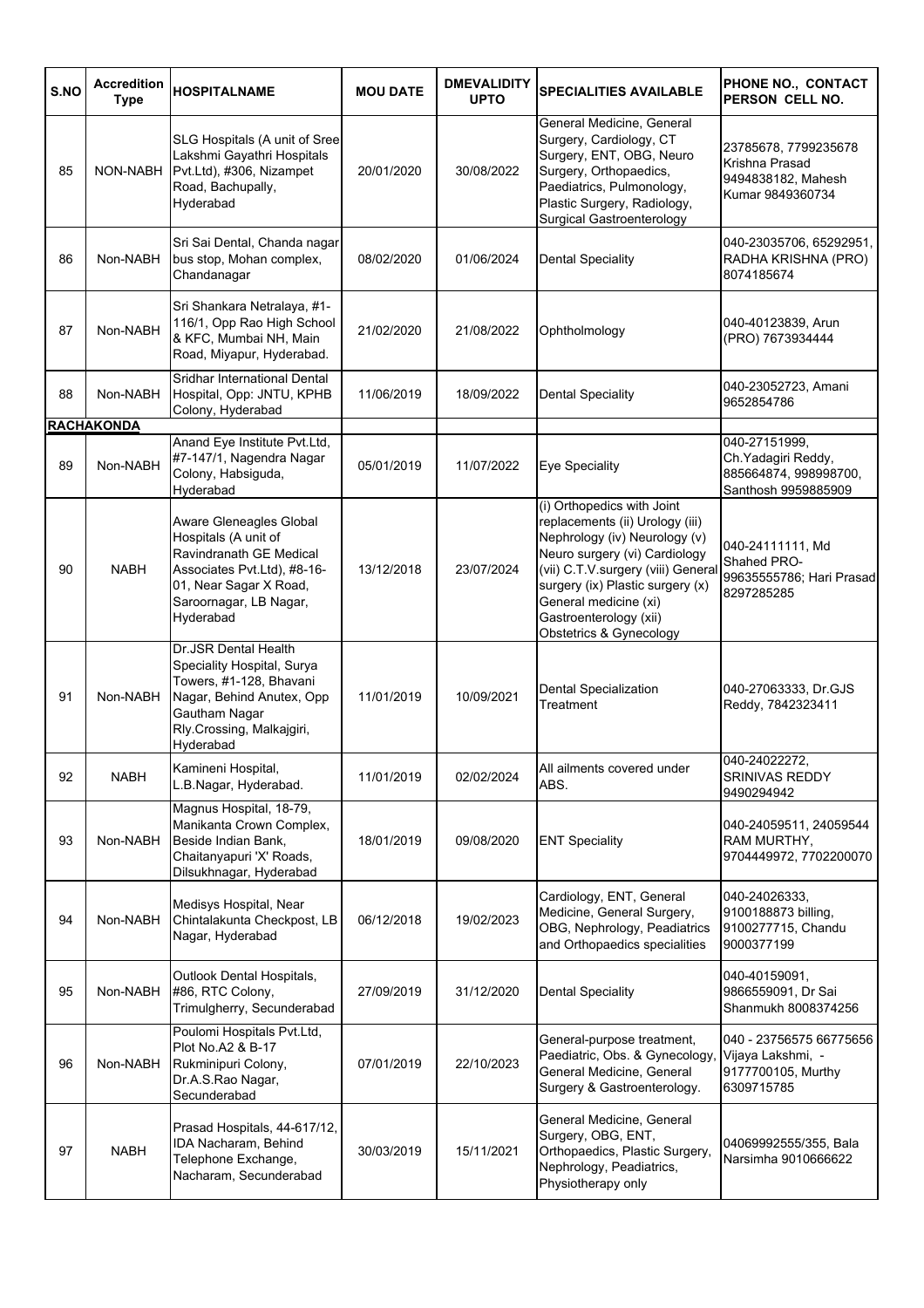| S.NO                 | <b>Accredition</b><br><b>Type</b> | <b>HOSPITALNAME</b>                                                                                                                | <b>MOU DATE</b> | <b>DMEVALIDITY</b><br><b>UPTO</b> | <b>SPECIALITIES AVAILABLE</b>                                                         | PHONE NO., CONTACT<br>PERSON CELL NO.                                                             |
|----------------------|-----------------------------------|------------------------------------------------------------------------------------------------------------------------------------|-----------------|-----------------------------------|---------------------------------------------------------------------------------------|---------------------------------------------------------------------------------------------------|
| 98                   | Non-NABH                          | Rishab Eye Centre, #35-60/1<br>GK Colony, Near Neredment<br>X Roads, Sainikpuri,<br>Secunderabad                                   | 12/06/2020      | 14/03/2023                        | Opthalmology (Eye)<br><b>Specialization Treatment</b>                                 | 9000244545, Sindhu<br>Yadav 9866766367                                                            |
| 99                   | Non-NABH                          | S.V.Happy Smiles Multi<br>Speciality Dental Hospital<br>Vanasthalipuram, Hyderabad                                                 | 07/01/2019      | 16/02/2024                        | Dental Specialization treatment                                                       | 040-64531550,<br><b>CHANDRASEKHAR</b><br>9701551551                                               |
| 100                  | <b>NABH</b>                       | Sai Sanjeevini Hospitals, Plot<br>No.7, Narsimhapuri Colony,<br>Opp:CMR Shopping Mall,<br>Kothapet, Hyderabad                      | 16/01/2019      | 06/03/2024                        | General Medicine, General<br>Surgery and Orthopaedics                                 | 040-24039012,<br>Thirupathi 9701296411<br>(PRO), NARESH<br>9908770750 RAVATH<br>7032506479-       |
| 101                  | Non-NABH                          | Smile Care Dental Hospital,<br>Road No. 1, SBI Colony,<br>Nagole Road, Kothapet, Hyd                                               | 03/01/2019      | 29/09/2024                        | Dental Only                                                                           | 040-24143933,<br>DR.RAVIKANTH<br>8333085184, Santhosh<br>7386583538                               |
| 102                  | Non-NABH                          | Solis Eye Care Hospitals,<br>Plot No.13, SVK Towers,<br>Kushaiguda Main Road,<br>ECIL X Road, Hyderabad                            | 24/02/2020      | 29/11/2023                        | Ophthalmology (Eye)                                                                   | 40028855, 40068855,<br>VenkatRaj 9490763070                                                       |
| 103                  | Non-NABH                          | Sree Netralaya Eye Hospital<br>& Laser Centre, 11-9-1,<br>Vimal Complex, Kothapet<br>Bus Stop, Dilsukhnagar,<br>Hyderabad          | 03/12/2018      | 20/06/2023                        | Opthalmology Specialization                                                           | 040-40045670, Fax 040-<br>40045671, 9989570052,<br>KrishnamRaj (PRO)<br>8328271853&<br>8328271853 |
| 104                  | <b>NABH</b>                       | Sri Mahalaxmi Eye Hospital,<br>#5-5-148/1 Plot No.3,<br>Vanasthali Hills, Near<br>Panama Godowns,<br>Vanasthalipuram, Hyderabad    | 10/01/2019      | 30/07/2024                        | Opthalmology Specialization                                                           | 040-24025551,<br>9676384067, Ramakrishna<br>(PRO) 7013164069 &<br>8309638420                      |
| 105                  | Non-NABH                          | Sri Rohini Dental Care, 9-6-<br>1/2, Sagar Road, Beside HP<br>Petrol Bunk, Champapet,<br>Hyderabad-79                              | 05/01/2019      | 14/11/2023                        | Dental Specialization treatment                                                       | 040-24537373 Fax 040-<br>24537373 Dr.G.Pavan<br>Kumar, 9949587582,<br>Abhiram (PRO)<br>8374174167 |
| 106                  | Non-NABH                          | Sushil's Access Dental<br>Hospital, 5&6 Sai Sathya<br>Complex, Golnaka Main<br>Road, Alwal, Secunderabad                           | 05/01/2019      | 07/10/2022                        | <b>Dental Speciality</b>                                                              | 040-27977990,<br>Dr.Susheel, 9704171797                                                           |
| 107                  | Non-NABH                          | Tiny Pearls Dental Care,<br>Kothapet, RK Puram,<br>Hyderabad                                                                       | 19/02/2020      | 12/02/2022                        | Dental speciality                                                                     | Hari Prasad 8008191204;<br>Dr Surendra Reddy<br>9885148981                                        |
| 108                  | NON-NABH                          | Vijaya Health Care, #8-2-185<br>& 186 Kummariguda, Near<br>Passport Office,<br>Secunderabad                                        | 03/12/2021      | 18/02/2024                        | General Medicine, General<br>Surgery, Orthopaedics,<br>Nephrology (Dialysis), Urology | 040-67222999, Director<br>9246333137, Aravind<br>9885016686, Dr Narsimha<br>Rao 9246333137        |
| <b>ADILABAD</b>      |                                   |                                                                                                                                    |                 |                                   |                                                                                       |                                                                                                   |
| 109                  | NON-NABH                          | Sri Venkateshwara Dental<br>Clinic, H.No.7-7-49/7/11,<br>Vidyanagar, Adilabad-<br>504001                                           | 17/03/2021      | 10/05/2024                        | <b>Dental Speciality</b>                                                              | Dr Pramod Reddy<br>9848339348                                                                     |
|                      | <b>KUMURAM BHEEM</b>              |                                                                                                                                    |                 |                                   |                                                                                       |                                                                                                   |
|                      | Nil<br><b>MANCHERIAL</b>          |                                                                                                                                    |                 |                                   |                                                                                       |                                                                                                   |
| 110<br><b>NIRMAL</b> | NON-NABH                          | Sri Mahalaxmi Children<br>Hospital, Opp.Ravindra<br>Prasad Hospital,<br>Janmabhoominagar Kaman,<br>Bellampally Road,<br>Mancherial | 11/11/2021      | 17/03/2022                        | Paediatric Speciality only                                                            | 7702410410, Ashwin<br>9666131318                                                                  |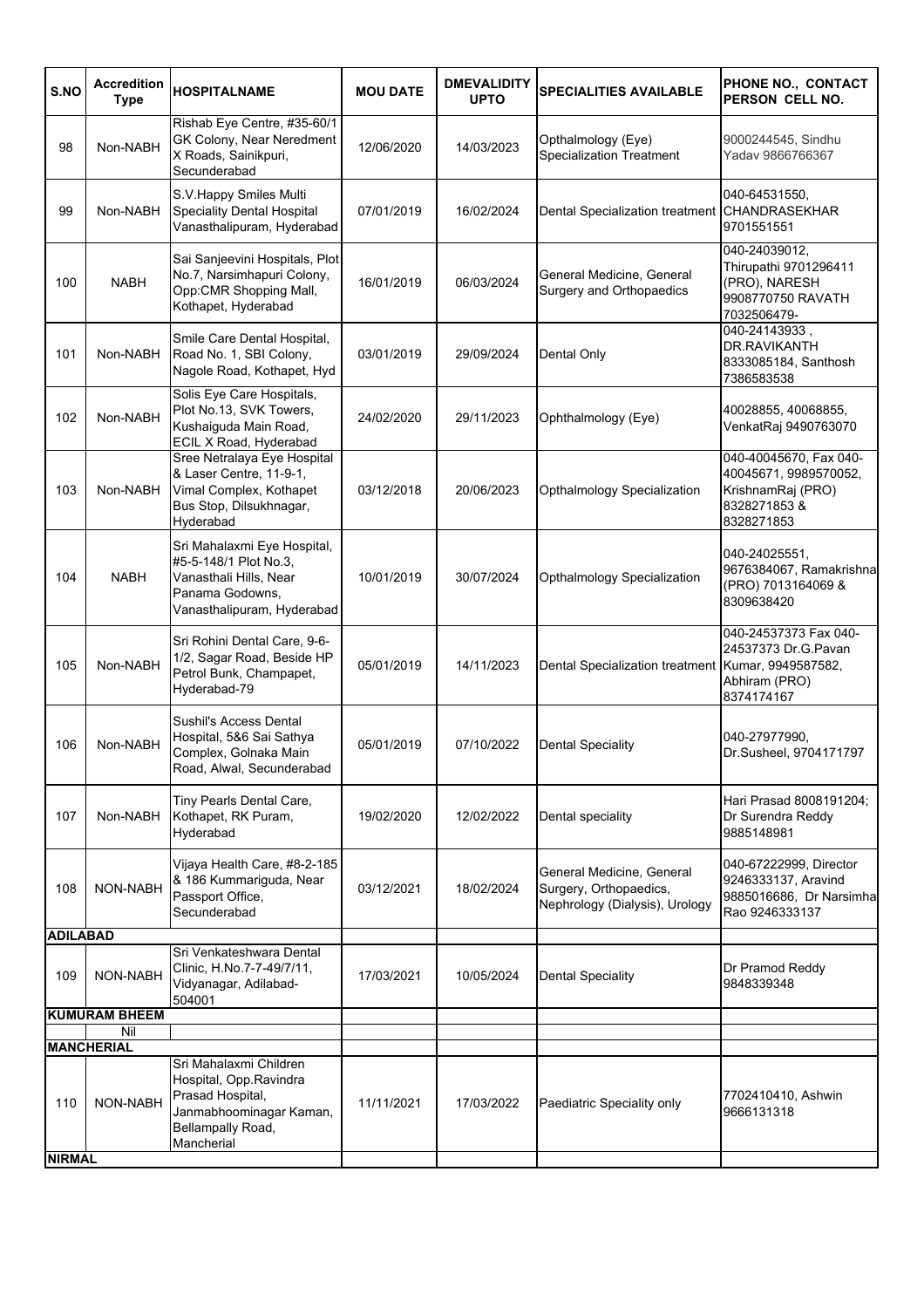| S.NO | <b>Accredition</b><br><b>Type</b> | <b>HOSPITALNAME</b>                                                                                                                       | <b>MOU DATE</b> | <b>DMEVALIDITY</b><br><b>UPTO</b> | <b>SPECIALITIES AVAILABLE</b>                                                                                                                                                                                                  | PHONE NO., CONTACT<br>PERSON CELL NO.                                          |
|------|-----------------------------------|-------------------------------------------------------------------------------------------------------------------------------------------|-----------------|-----------------------------------|--------------------------------------------------------------------------------------------------------------------------------------------------------------------------------------------------------------------------------|--------------------------------------------------------------------------------|
| 111  | NON-NABH                          | Shri Adithya Multi Speciality<br>Hospital, Mancherial Road,<br>Shastri Nagar, Nirmal District                                             | 19/03/2021      | 19/09/2022                        | General Medicine, General<br>Surgery, Obstetrics &<br>Gyanecology (OBG),<br>Paediatrics, Orthopaedics,<br>Urology, ENT, Neuro Surgery                                                                                          | 9533737474, Madan<br>(PRO) 9346967891                                          |
| 112  | NON-NABH                          | Krishna Nursing Home,<br>Narsimha Nagar, Bhainsa-<br>504103, Nirmal District                                                              | 08/07/2021      | 09/05/2024                        | Paediatrics, Obstetrics &<br>Gynaecology, Orthopaedics,<br>General Medicine, General<br>Surgery                                                                                                                                | 08752-232444,<br>9989101340, Akash<br>8341020581                               |
| 113  | NON-NABH                          | Prashanth's GK Hospitals,<br>D.No.5-7-100/12, Doctors<br>Lane, Near Bus Stand,<br>Nirmal                                                  | 16/07/2021      | 29/12/2023                        | General Medicine, General<br>Surgery, Obstetrics &<br>Gyanecology (OBG),<br>Paediatrics, Orthopaedics,<br>Neuro Surgery, Surgical<br>Gastroenterology                                                                          | 08734-241622, Rajeshwar<br>9494311034                                          |
| 114  | Non-NABH                          | Sujala Nursing Home, Mini<br>Tankbund Road, Sujala<br>Nagar, Nirmal-504106                                                                | 06/12/2018      | 03/04/2023                        | General Medicine, Obstetrics &<br>Gynaecology, Peadiatrics &<br><b>General Surgery</b>                                                                                                                                         | 08734-245657.<br>Dr.Muralidhar 9849515657                                      |
|      | <b>KARIMNAGAR</b>                 |                                                                                                                                           |                 |                                   |                                                                                                                                                                                                                                |                                                                                |
| 115  | Non-NABH                          | Adarsha Hospital, #2-8-85,<br>Beside Padmanayaka<br>Kalyana Mandapam,<br>Mukarampura, Karimnagar                                          | 16/02/2021      | 07/02/2024                        | General Medicine, General<br>Surgery, Obstetrics &<br>Gynaecology (OBG),<br>Paediatrics, Nephrology,<br>Urology, Orthopaedics, Neuro<br>Surgery, Neurology,<br>Pulmonology, Plastic Surgery                                    | 08782247733, 081061<br>08108, Ram Narsaiah<br>9849971073, Rakesh<br>9121320134 |
| 116  | Non-NABH                          | Akshaya Multispeciality<br>Hospital, H.No.5-5/G Railway<br>Station Road, Opp.Petrol<br>Bunk, Saraswathi Nagar,<br>Karimnagar              | 24/01/2019      | 21/07/2022                        | Nephrology including Dialysis<br>and Urology speciality<br>treatment only                                                                                                                                                      | 9030787990 SHANKER<br><b>Billing</b>                                           |
| 117  | Non-NABH                          | Amrutha Nursing Home,<br>Besides Civil Hospital,<br>Karimnagar.                                                                           | 04/01/2019      | 12/09/2022                        | General Surgery/Lap.,<br>Obstetrics & Gynecology,<br>Orthopedics, Urology, ENT and 9441557929, NANDU<br>Paediatric.                                                                                                            | 0878-2262029.<br><b>K.RAJENDER</b><br>9502820307                               |
| 118  | Non-NABH                          | Apollo Reach Hospital, Near<br>Railway Station Road,<br>Karimnagar                                                                        | 29/12/2018      | 08/10/2024                        | Cardiology, CT Surgery,<br>Emergency Medicine, General<br>Medicine, General Surgery,<br>Nephrology, Ortho, Urology,<br>Physiotherapy                                                                                           | 0878-2200000, PAVAN<br>9849844833                                              |
| 119  | NON-NABH                          | City Hospital (A Unit of Shine<br>City Hospitals Pvt.Ltd.),<br>H.No.3-1-334, Behind Civil<br>Hospital Road, Karimnagar                    | 30/11/2021      | 31/03/2023                        | General Medicine & General<br>Surgery specialities only                                                                                                                                                                        | Dr.G.Venkat Reddy, MD,<br>8897186151,<br>Dr.J.Upender,<br>8897186151           |
| 120  | Non-NABH                          | Dr. Bhoom Reddy's Hospital,<br>3-3-152 3, 3-152, Karimnagar<br>Rd, Christian Colony,<br>Karimnagar                                        | 05/01/2019      | 14/12/2023                        | General Medicines, General<br>Surgery, OBG, Pediatrics,<br>Orthopedics without joint<br>replacement, Urology, ENT                                                                                                              | 0878-2260801,<br>K.SANTOSH 9440517375                                          |
| 121  | NON-NABH                          | Dr.Sharat Maxivision Eye<br>Hospital (LLP), H.No.3-1-<br>447, Prashanth Nagar,<br>Karimnagar District                                     | 29/10/2021      | 13/06/2024                        | Eye Speciality                                                                                                                                                                                                                 | 7997110000, Pranavi<br>(PRO) 9553088262                                        |
| 122  | Non-NABH                          | Max Cure Hospital, #3-1-329,<br>Old Employment Office<br>Road, Christian Colony, Civil<br>Hospital back side,<br>Karimnagar               | 05/12/2018      | 29/08/2022                        | Cardiology & CT Surgery, OBG,<br>Paediatrics & Neonatology,<br>Orthopaedics, Urology, Gastro<br>- enterology, ENT,<br>Pulmonology, Neurology &<br>Neuro Surgery, General<br>Medicine, Gen.Surgery,<br>Nephrology Diseases only | Hosp 9441136500, KIRAN<br>9000110008                                           |
| 123  | NON-NABH                          | Omega Sushruta Hospital (A<br>unit of Sathavahana Institute<br>of Oncology Pvt.Ltd), H.No.8-<br>5-11, Housing Board Colony,<br>Karimnagar | 27/10/2021      | 08/04/2024                        | Medical Oncology & Surgical<br>Oncology only                                                                                                                                                                                   | 9160900052, Murali<br>Krishna 9391260481                                       |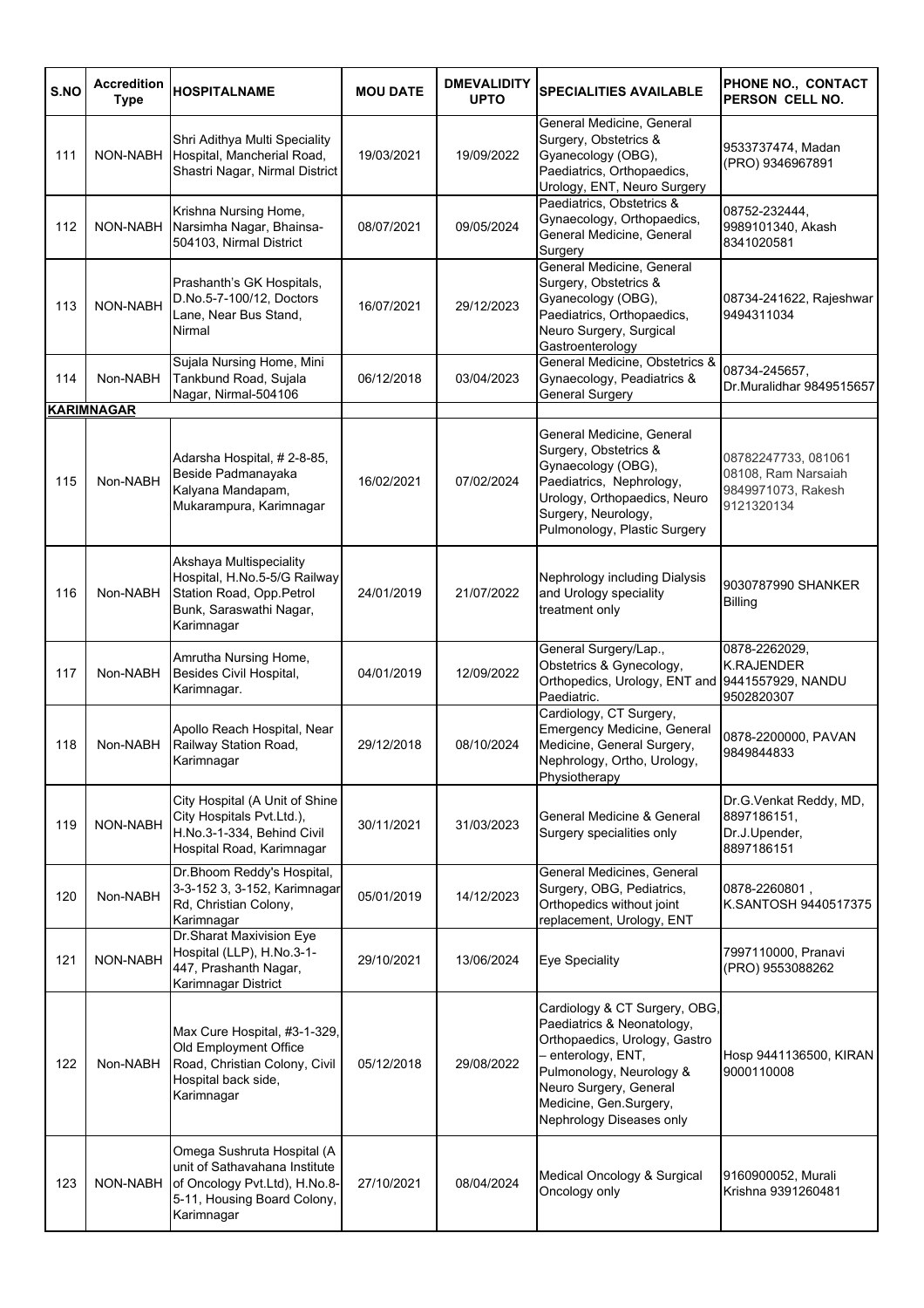| S.NO            | <b>Accredition</b><br><b>Type</b> | <b>HOSPITALNAME</b>                                                                                                                                            | <b>MOU DATE</b> | <b>DMEVALIDITY</b><br><b>UPTO</b> | <b>SPECIALITIES AVAILABLE</b>                                                                                                                                                                                                            | PHONE NO., CONTACT<br>PERSON CELL NO.                                          |
|-----------------|-----------------------------------|----------------------------------------------------------------------------------------------------------------------------------------------------------------|-----------------|-----------------------------------|------------------------------------------------------------------------------------------------------------------------------------------------------------------------------------------------------------------------------------------|--------------------------------------------------------------------------------|
| 124             | NON-NABH                          | Renee Hospital (A unit of<br>Renee Medical Center<br>Pvt.Limited), H.No.3-7-1 & 2,<br>Indira Nagar, Karimnagar                                                 | 21/03/2022      | 22/04/2023                        | Orthopaedics, General<br>Medicine, General Surgery,<br>ENT, Plastic Surgery,<br>Cardiology, Urology,<br>Nephrology, Plastic Surgery,<br>Neurology, Neurosurgery                                                                          | 0878-2237888,<br>2262888,2247888,<br>Ramakrishna 8555959458                    |
| 125             | Non-NABH                          | Sri Venkata Dental Hospital,<br>Savaran Street, Beside Civil<br>Hospital, Karimnagar                                                                           | 04/01/2019      | 16/05/2023                        | <b>All Dental Ailments</b>                                                                                                                                                                                                               | 0878-2240119,<br><b>VENKATESH, PRO</b><br>9390086581                           |
| 126             | <b>NABH</b>                       | Star Childrens Hospital,<br>H.No.4-101, Saraswathi<br>Nagar, Railway Station Road,<br>Karimnagar-505001                                                        | 13/12/2018      | 30/05/2023                        | Pediatric Speciality only                                                                                                                                                                                                                | 7799376262<br>PARUSHURAM BILLING                                               |
| 127             | Non-NABH                          | Sunshine Hospitals (A unit of<br>Suryateja Healthcare Pvt.Ltd)<br>#3-1-783 Court Chowrastha,<br>Karimnagar                                                     | 23/01/2019      | 28/04/2023                        | General Medicine, General<br>Surgery, Cardiology, Neurology<br>Neuro Surgery and<br>Orthopaedics                                                                                                                                         | ,0878-2222224 / 27, Raju<br>Nani 9063980803                                    |
| 128             | NON-NABH                          | Smile Dental Care, Raja<br>Theatre Road, Sai Nagar,<br>Karimnagar                                                                                              | 27/10/2021      | 21/12/2021                        | Dental Speciality                                                                                                                                                                                                                        | 9247009270, Dr<br>Sadanandam 8885330629                                        |
| 129             | NON-NABH                          | Sri Sai Life Line Hospitals,<br>H.No.3-1-763, Opp.District<br>Court, Vavilalapally,<br>Karimnagar                                                              | 26/11/2021      | 14/02/2024                        | General Medicine, General<br>Surgery, Cardiology, Surgical<br>Oncology, Obstetrics &<br>Gynaecology (OBG),<br>Paediatrics, Urology, Plastic<br>Surgery, Nephrology,<br>Orthopaedics, ENT, Neuro<br>Surgery, Surgical<br>Gastroenterology | 0878-2222411, 0878-<br>2222114, 7416499188,<br>Shiva 9000087663                |
| 130             | NON-NABH                          | Star Women & Children<br>Hospital, Railway Station<br>Road, Saraswathinagar,<br>Karimnagar                                                                     | 03/12/2021      | 30/05/2023                        | Obstetrics & Gynaecology<br>(OBG) and Paediatrics only                                                                                                                                                                                   | 0878-2222277, 88,<br>7799911116, Parshuram<br>7799376262                       |
| 131             | Non-NABH                          | Venkateshwara Kidney<br>Centre & Multi Speciality<br>Hospital, Ambedkar Rd,<br>Karimnagar                                                                      | 03/12/2018      | 07/08/2023                        | Urology, Nephrology, General<br>Surgery, Orthopaedics,<br>Obstetrics & Gynaecology                                                                                                                                                       | 0878-2222777,<br><b>BIKSHAPATHI</b><br>9849538346, Sanjeev<br>Kumar 9492462955 |
| <b>JAGITIAL</b> |                                   |                                                                                                                                                                |                 |                                   |                                                                                                                                                                                                                                          |                                                                                |
| 132             |                                   | Dr.Seenu Naik Dental<br>Hospital, H.No.1-6-1/6/1.<br>NON-NABH Manchala Ramesham<br>Complex, Opp New Bustand,<br>Jagtial                                        | 02/11/2021      | 04/08/2022                        | <b>Dental Speciality</b>                                                                                                                                                                                                                 | 08724-228125,<br>8500007125, Mahesh,<br>PRO 7799050505                         |
|                 | <b>PEDDAPALLI</b>                 |                                                                                                                                                                |                 |                                   |                                                                                                                                                                                                                                          |                                                                                |
| 133             | Non-NABH                          | Srikanth Super Speciality<br>Dental Hospital, Beside<br>Dr.Sudarshan Childrens<br>Hospital, Kalyan Nagar<br>Chowrastha, Godavari Khani,<br>Peddapalli District | 05/01/2019      | 24/08/2023                        | <b>Dental Speciality</b>                                                                                                                                                                                                                 | 08742298299,<br>9840243329 MD,<br>7995661139 BM                                |
|                 | <b>RAJANNA SIRCILLA</b>           | Dr.Manohar Hospital (Sri                                                                                                                                       |                 |                                   |                                                                                                                                                                                                                                          |                                                                                |
| 134             | NON-NABH                          | Venkateshwara Nursing<br>Home), Vemulavada,<br>Sericilla, Rajanna Dist.                                                                                        | 09/11/2021      | 18/11/2021                        | General Medicine, General<br>Surgery specialities only                                                                                                                                                                                   | 08723236077,<br>9440009035, Mallikarjun<br>8801333469                          |
|                 | <b>WARANGAL URBAN</b>             |                                                                                                                                                                |                 |                                   |                                                                                                                                                                                                                                          |                                                                                |
| 135             | Non-NABH                          | Jaya Dental Hospitals,<br>H.No.6-2-236, 1st floor, Jaya<br>Hospital, Chowrastha,<br>Hanamkonda, Warangal                                                       | 02/08/2019      | 12/10/2022                        | Dental Specialization<br>Treatment                                                                                                                                                                                                       | 0870-2553844,<br>9849162263, Jayasimha<br>Reddy 9849444444                     |
| 136             | NON-NABH                          | Kakathiya Eye Hospital, #6-2-<br>282, Pinjarla Street, Vijaya<br>Talkies Road, Hanamkonda,<br>Warangal                                                         | 16/09/2021      | 06/10/2022                        | <b>Eye Speciality</b>                                                                                                                                                                                                                    | 9396560603, 9642560888                                                         |
| 137             | NON-NABH                          | Kakatiya Super Speciality<br>Dental Hospital, Opp; Vijaya<br>Talkies, Chowrasta,<br>Hanamkonda, Warangal                                                       | 08/12/2021      | 30/05/2022                        | <b>Dental Speciality</b>                                                                                                                                                                                                                 | Hosp.No.9849533483,<br>K.Sudhakar 9849058708,                                  |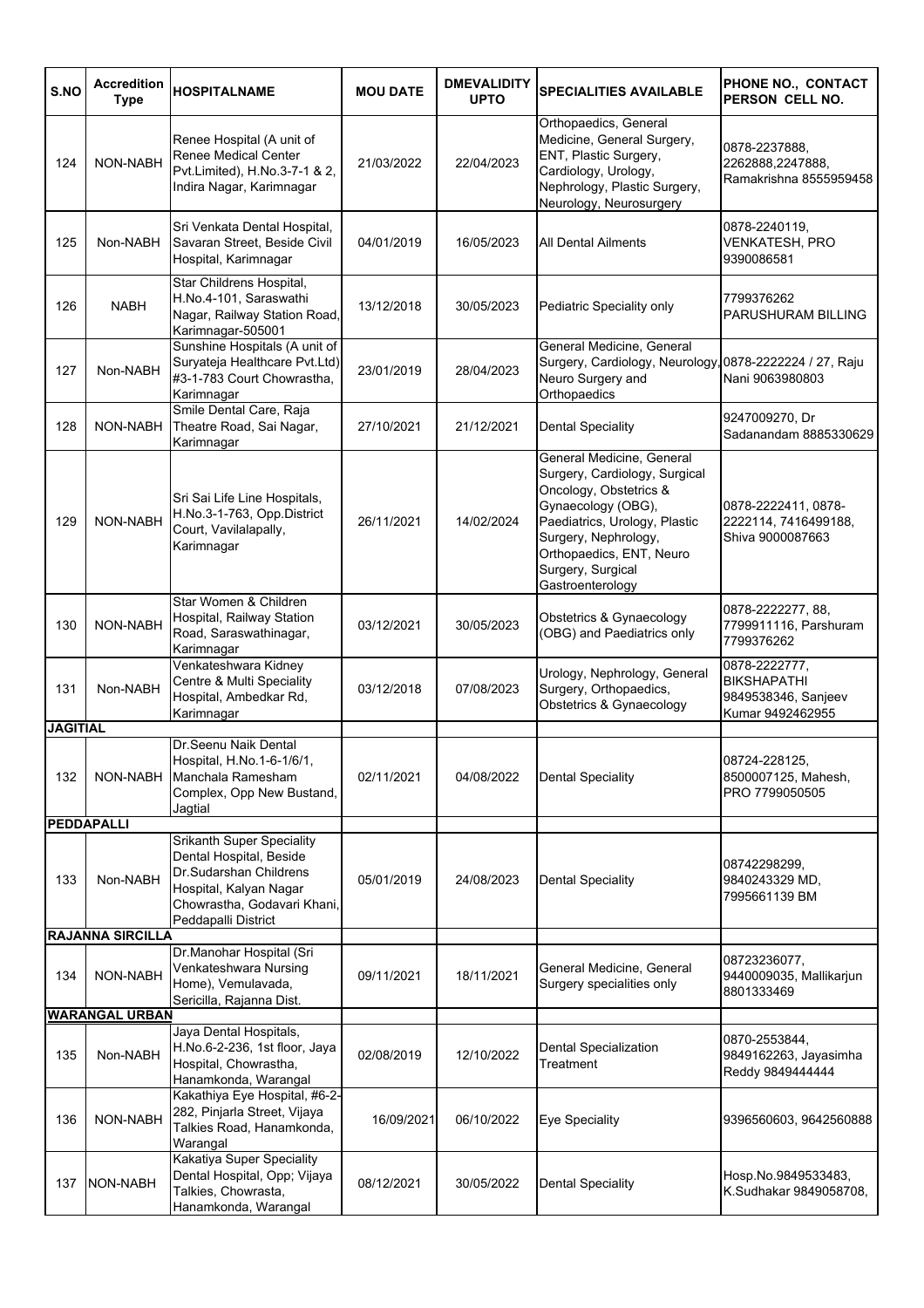| S.NO | <b>Accredition</b><br><b>Type</b> | <b>HOSPITALNAME</b>                                                                                                                     | <b>MOU DATE</b> | <b>DMEVALIDITY</b><br><b>UPTO</b> | <b>SPECIALITIES AVAILABLE</b>                                                                                                                                                                                                           | PHONE NO., CONTACT<br>PERSON CELL NO.                                               |
|------|-----------------------------------|-----------------------------------------------------------------------------------------------------------------------------------------|-----------------|-----------------------------------|-----------------------------------------------------------------------------------------------------------------------------------------------------------------------------------------------------------------------------------------|-------------------------------------------------------------------------------------|
| 138  | Non-NABH                          | Jaya Hospital, Chowrastha,<br>Hanumakonda, Warangal                                                                                     | 08/01/2019      | 25/07/2024                        | All ailments covered under ABS                                                                                                                                                                                                          | 0870-2553355, RAMESH<br>9849570622                                                  |
| 139  | <b>NABH</b>                       | Laxmi Narasimha Hospital, #<br>2-2-316, Naimnagar,<br>Hanamkonda, Warangal                                                              | 05/12/2018      | 16/07/2023                        | Obstetrics & Gynaecology                                                                                                                                                                                                                | 0870-2531122,<br>9849102772, Laxmi<br>9550563366                                    |
| 140  | Non-NABH                          | <b>Madhukar Super Speciality</b><br>Dental Hospital, Nayeem<br>nagar, Hanumakonda,<br><b>Warangal Dist</b>                              | 05/12/2018      | 15/02/2023                        | <b>Dental Speciality</b>                                                                                                                                                                                                                | 0870-2575767,<br>Sirivennela 9949233559                                             |
| 141  | Non-NABH                          | Max Care Hospital, Near<br>Ashoka Hotel, Opp:KUDA<br>Office, Hanuma Konda,<br><b>Warangal Dist</b>                                      | 12/12/2018      | 14/10/2022                        | Nephrology & Dialysis,<br>Gen.Medicine, Gen.Surgery,<br>Cardiology & CT Surgery OBG<br>& Paediatrics, Neuro Surgery,<br>Orthopaedics, Plastic surgery<br>only                                                                           | 0870-2503366, UPENDER<br>9704439822, Nagesh<br>9989415813                           |
| 142  | <b>NABH</b>                       | Prashanthi Hospital #7-3-94,<br>Brahmmana Wada, Machili<br>Bazar, Hanamkonda,<br>Warangal                                               | 05/01/2019      | 25/08/2022                        | Obstetrics & Gynaecology,<br>General Surgery, and<br><b>Peadiatrics Specialities</b>                                                                                                                                                    | 0870-2422288, Anil<br>9100039350                                                    |
| 143  | Non-NABH                          | Rohini Medicare Private<br>Limited, Hanumakonda,<br>Warangal.                                                                           | 28/01/2019      | 22/05/2024                        | All ailments approved by ABS.                                                                                                                                                                                                           | 0870-2579043, 2579297,,<br>PRAVEEN 9490795312                                       |
| 144  | <b>NABH</b>                       | Sharat Laser Eye Hospital, #<br>3-1-119, Kakatiya Colony,<br>Hanamkonda, Warangal                                                       | 17/12/2018      | 20/07/2024                        | Opthalmology Specialization<br>Treatment.                                                                                                                                                                                               | 0870-2447788,<br><b>DR.C.SHARATH BABU</b><br>9849058358, Nutan<br>9849442186        |
| 145  | Non-NABH                          | Sree Laxmi Test Tube Baby<br>and Multi Speciality Hospital,<br>#1-8-622, Balasamudram,<br>Near Ambedkar Statue,<br>Hanamkonda, Warangal | 09/01/2019      | 04/08/2020                        | Obstetrics & Gynaecology,<br>Peadiatrics Specialities only                                                                                                                                                                              | 0870-2552441, 42,<br>Sujatha (PRO)<br>8374733223                                    |
| 146  | NON-NABH                          | Kavitha Reddy Dental<br>Hospital, Kakaji colony,<br>Hanamkonda, Warangal                                                                | 06/09/2021      | 21/05/2025                        | <b>Dental Treatment</b>                                                                                                                                                                                                                 | Dr KavithaReddy<br>9000944131                                                       |
| 147  | NON-NABH                          | Ajara Hospitals, Ajara Cross,<br>Mulugu x Road, Warangal                                                                                | 16/09/2021      | 14/04/2023                        | General Medicine, General<br>Surgery, Cardiology, Neuro<br>Surgery, Paediatrics, ENT,<br>Pulmonology, Obstetrics &<br>Gynaecology (OBG),<br>Orthopaedics.<br>Gastroenterology, Urology,<br>Nephrology, Plastic Surgery                  | 08702959555.<br>9391009702, Khursheed<br>9849162280                                 |
| 148  | NON-NABH                          | Omega Bannu Hospitals (A<br>unit of Kakathiya Institute of<br>Oncology Pvt.Ltd., ) H.No.3-<br>16-334, Mulugu X Road,<br>Warangal Urban  | 16/09/2021      | 28/07/2024                        | General Medicine, General<br>Surgery, Nephrology, Neuro<br>Surgery, Orthopaedics, Surgical<br>Gastroenterology,<br>Pulmonology, Medical<br>Gastroenterology, Surgical<br>Oncology & Medical Oncology                                    | 0870-2626000, Naveen<br>Reddy 8465091663, Manoj<br>8247234322, Laxman<br>8341063300 |
| 149  | NON-NABH                          | Dr. Vasavi 's Hospital, #2-2-<br>112/A, Nayimnagar main<br>road, Hanumakonda,<br>Warangal                                               | 18/09/2021      | 11/11/2021                        | Obstetrics & Gynaecology<br>(OBG) only                                                                                                                                                                                                  | 0870-2564555,<br>Ramprasad (PRO)<br>7993100100                                      |
| 150  | NON-NABH                          | Pramoda Hospital, #1-8-283,<br>Balasamudram,<br>Hanamkonda, Warangal                                                                    | 18/09/2021      | 29/07/2022                        | General Medicine, General<br>Surgery & Orthopaedics only                                                                                                                                                                                | 0870-2568899, Ranjith<br>8897097974                                                 |
| 151  | NON-NABH                          | Lalitha Nursing Home, #3-<br>1086/4, Huzurabad Road,<br>Parkala, Warangal                                                               | 30/09/2021      | 18/12/2022                        | General Medicine, General<br>Surgery & Orthopaedics only                                                                                                                                                                                | Hosp No.9849548874,<br>Tirumala (PRO)<br>8374361367                                 |
| 152  | NON-NABH                          | Relief Hospitals, 51-3-630 &<br>631, Sahasra Nagar, Near<br>Ayyappa Swamy Temple,<br>Mulugu Road, Warangal                              | 30/09/2021      | 04/08/2022                        | General Medicine, General<br>Surgery, Obstetrics &<br>Gynaecology (OBG), ENT,<br>Cardiology, CT Surgery,<br>Orthopaedics, Urology,<br>Nephrology, Neuro Surgery,<br>Surgical Gastroenterology,<br>Plastic Surgery, Surgical<br>Oncology | 9346990345, 8886666325,<br>Rajender 9676788041                                      |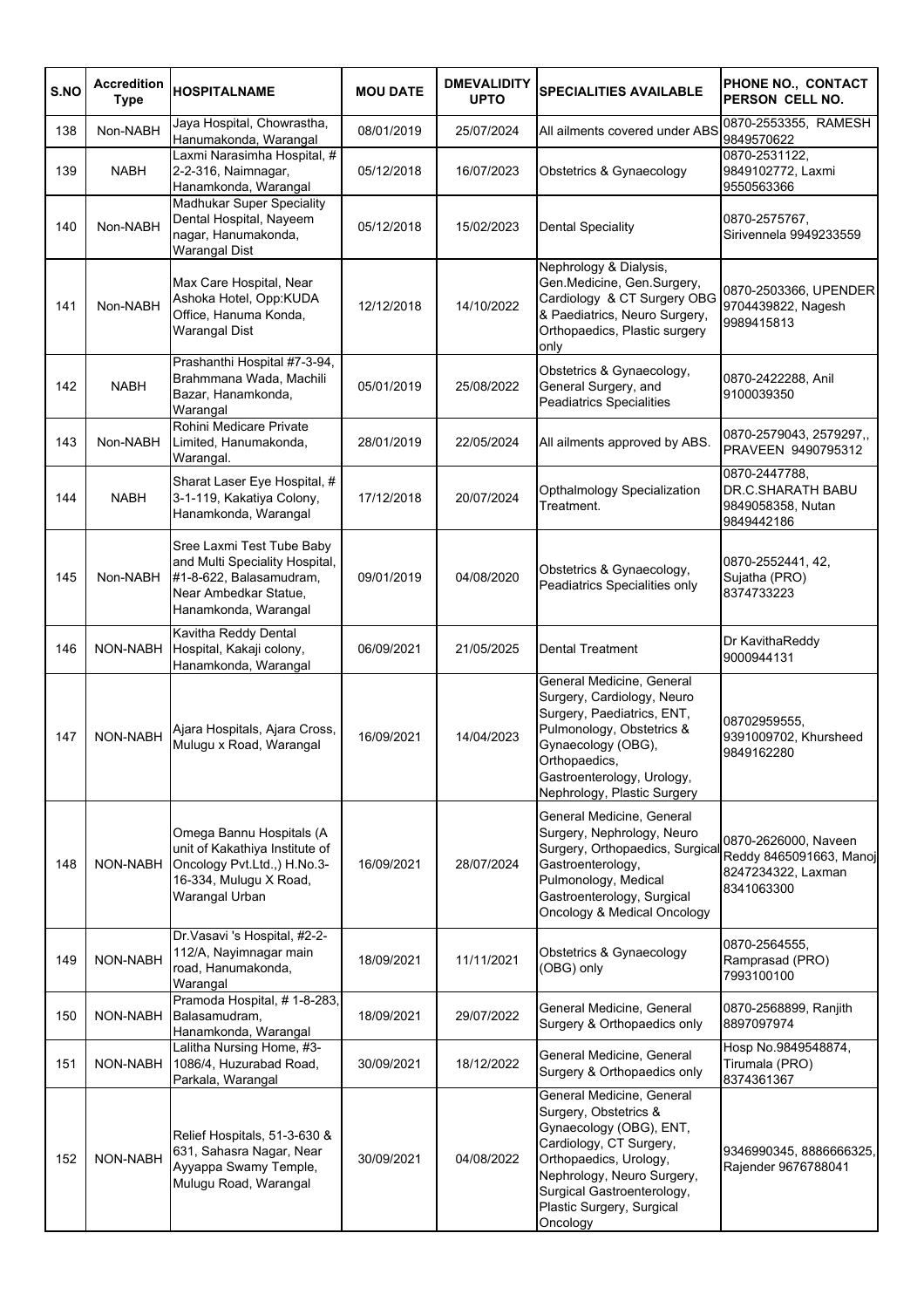| S.NO           | <b>Accredition</b><br><b>Type</b> | <b>HOSPITALNAME</b>                                                                                                                       | <b>MOU DATE</b> | <b>DMEVALIDITY</b><br><b>UPTO</b> | <b>SPECIALITIES AVAILABLE</b>                                                                                                                                                                 | PHONE NO., CONTACT<br>PERSON CELL NO.                               |
|----------------|-----------------------------------|-------------------------------------------------------------------------------------------------------------------------------------------|-----------------|-----------------------------------|-----------------------------------------------------------------------------------------------------------------------------------------------------------------------------------------------|---------------------------------------------------------------------|
| 153            | <b>NABH</b>                       | Sri Sharanya Nursing Home<br>& Critical Care Center, #2-1-<br>1187, Gopalpur X road,<br>Karimnagar Road,<br>Naimnagar, Hanamkonda         | 27/03/2019      | 20/10/2023                        | Obstetrics & Gynaecology,<br>Peadiatrics, Orthopaedics,<br>Neuro Surgery                                                                                                                      | 0870-2573835, Dr<br>NagarjunReddy<br>9390672890                     |
|                | <b>WARANGAL RURAL</b>             |                                                                                                                                           |                 |                                   |                                                                                                                                                                                               |                                                                     |
|                | Nil<br><b>MAHABUBABAD</b>         |                                                                                                                                           |                 |                                   |                                                                                                                                                                                               |                                                                     |
| 154            | Non-NABH                          | Ravichandra Super Speciality<br>Dental Clinic, #4-5-99,<br>Dr.V.N.Reddy Street,<br>Mahabubabad                                            | 10/05/2019      | 22/12/2021                        | Dental Speciality                                                                                                                                                                             | 08719-240929, Dr Anil<br>Gupta 9440120719                           |
| <b>MULUGU</b>  | Nil                               |                                                                                                                                           |                 |                                   |                                                                                                                                                                                               |                                                                     |
| <b>JANGAON</b> |                                   |                                                                                                                                           |                 |                                   |                                                                                                                                                                                               |                                                                     |
| 155            | NON-NABH                          | Dr.Karthik's Multispeciality<br>Dental Hospital, H.No.2-10-<br>36/A, Ganesh Street, Beside<br>Janani Scanning Centre,<br>Jangaon District | 23/09/2021      | 05/11/2022                        | <b>Dental Speciality</b>                                                                                                                                                                      | 9989646432, 6281064076,<br>Dr Karthik 9989646432                    |
|                | JAYASHANKAR BHUPALAPALLY          |                                                                                                                                           |                 |                                   |                                                                                                                                                                                               |                                                                     |
| <b>KHAMMAM</b> | Nil                               |                                                                                                                                           |                 |                                   |                                                                                                                                                                                               |                                                                     |
| 156            | Non-NABH                          | Akhila Eye Hospital, H.No.11-<br>4-49, Dr. Harish Marg, Nehru<br>Nagar, Khammam                                                           | 21/12/2018      | 12/09/2023                        | Opthalmology Specialization                                                                                                                                                                   | 08742-232424,<br>9866444044 madhu                                   |
| 157            | NON-NABH                          | Arogya Hospital, Wyra Road,<br>Khammam                                                                                                    | 16/12/2021      | 12/11/2023                        | Orthopaedics, Cardiology,<br>Urology, General Medicine,<br>General Surgery, Neuro<br>surgery, Obstetrics &<br>Gynaecology (OBG),<br>Nephrology                                                | 7075800414, 9848450414,<br>Shravan 8919592685<br>CRO                |
| 158            | Non-NABH                          | Mamatha Super Speciality<br>Hospital, Giriprasad Nagar,<br>Khammam.                                                                       | 09/01/2019      | 21/07/2024                        | General Medicines, General<br>Surgery, Orthopaedics,<br>Obstetrics & Gynecology, Eye<br>& ENT, Pediatrics. Super<br>Specialties: Neuro Surgery,<br>Non-Interventional Cardiology,<br>Urology. | 08742-230864,<br>SRIDHAR 9849490522<br>SRINIVAS (PRO)<br>9848349712 |
| 159            | NON-NABH                          | Nagubandi Multi Speciality<br>Dental Hospital, Hno 8-2-25,<br>Nizampet, Near Thirumala<br>Theatre, Khammam                                | 17/06/2021      | 19/03/2024                        | Dental Speciality only                                                                                                                                                                        | 08742-225594,<br>Prathyusha 9100598366;<br>Ram Subhan 7036723076    |
| 160            | Non-NABH                          | New Life Emergency & Multi<br>Speciality Hospital, #8-2-<br>29/30, BK Bazar, Nizampet,<br>Khammam                                         | 08/01/2019      | 28/04/2023                        | General Medicine and General<br>Surgery                                                                                                                                                       | 08742-222777,<br>8008007716, 9912903391<br>Parameshwari             |
| 161            | Non-NABH                          | Paruchuri Super Speciality<br>Dental Hospital, Beside<br>Baburao Petrol Bunk, Plot<br>No.105, Central Towers,<br>Khammam                  | 17/12/2018      | 19/02/2022                        | <b>Dental Speciality</b>                                                                                                                                                                      | Dr.P.V.Rao, 9848777766,<br>Aameer (PRO)<br>8790611285               |
| 162            | NON-NABH                          | Jabisetty Hospital, H.No.11-5-<br>7/3/1, Flat No.105,106<br>Y.K.Archade, Beside<br>Buggaveeti ENT Hospital,<br>Wyra Road, Khammam         | 25/06/2021      | 19/04/2024                        | Orthopaedics only                                                                                                                                                                             | Sravan (PRO)<br>9966298398, Srinivas<br>9848238769                  |
| 163            | NON-NABH                          | Belief Hospitals, #8-2-155,<br>156, Wyra Road, Opp.Axis<br>Bank, Khammam                                                                  | 20/07/2021      | 17/04/2022                        | Urology, Paediatrics, Obstetrics<br>& Gynaecology (OBG), General<br>Medicine, General Surgery &<br>Pulmonology                                                                                | 08742298299,<br>7032263939, Srinivas<br>9848238769                  |
| 164            | NON-NABH                          | Sri Sai Maruthi General<br>Hospital, Dr.S.Baburao Old<br>Building, Beside Tirumala<br>Theatre, Nizampet,<br>Khammam                       | 15/03/2022      | 21/02/2025                        | <b>ENT &amp; Eye Specialities only</b>                                                                                                                                                        | 08742-223344, Rafeeq<br>(PRO) 9849999792                            |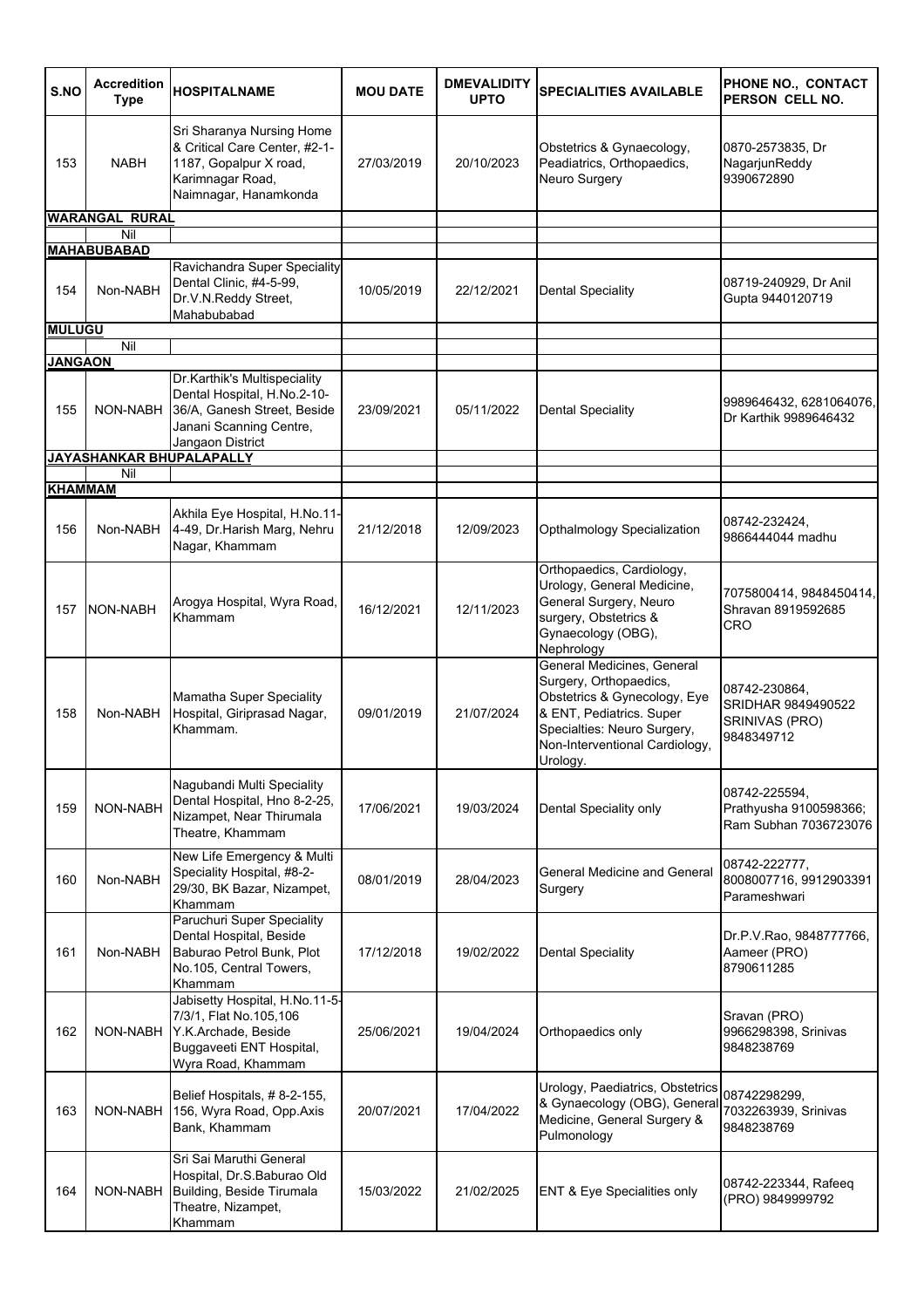| S.NO            | <b>Accredition</b><br><b>Type</b> | <b>HOSPITALNAME</b>                                                                                                           | <b>MOU DATE</b> | <b>DMEVALIDITY</b><br><b>UPTO</b> | <b>SPECIALITIES AVAILABLE</b>                                                                                                                                                                                                                                                              | PHONE NO., CONTACT<br>PERSON CELL NO.                                                                   |
|-----------------|-----------------------------------|-------------------------------------------------------------------------------------------------------------------------------|-----------------|-----------------------------------|--------------------------------------------------------------------------------------------------------------------------------------------------------------------------------------------------------------------------------------------------------------------------------------------|---------------------------------------------------------------------------------------------------------|
| 165             | Non-NABH                          | Sri Ram Kidney, Infertility and<br>Laparoscopic Centre,<br>Balajinagar, Wyra Road,<br>Khammam                                 | 07/01/2019      | 02/07/2023                        | Urology only                                                                                                                                                                                                                                                                               | 08742-229727, Rajini<br>9912234443                                                                      |
|                 | <b>BHADRADRI KOTHAGUDEM</b>       |                                                                                                                               |                 |                                   |                                                                                                                                                                                                                                                                                            |                                                                                                         |
| 166             | NON-NABH                          | Rajasekhar Kidney, Maternity<br>& Laparascopic Hospital,<br>H.No.6-7-84, Medarbasthi<br>Road, Kothagudem                      | 24/03/2021      | 17/05/2023                        | Urology, Obstetrics &<br>Gynaecology (OBG),<br>Nephrology                                                                                                                                                                                                                                  | 9603866566, Kumar<br>9505434136                                                                         |
| <b>NALGONDA</b> |                                   |                                                                                                                               |                 |                                   |                                                                                                                                                                                                                                                                                            |                                                                                                         |
| 167             | Non-NABH                          | Aparna Hospital and<br>Scanning Centre, Beside<br>Greenland Hospital, Doctors<br>Colony, Nalgonda                             | 11/12/2018      | 02/03/2024                        | Anesthesiology, General<br>Medicine, General Surgery,<br>Obstetrics & Gynecology,<br>Orthopaedics, Paediatrics, and<br>Radiology treatments                                                                                                                                                | 08682-234555,<br>Srinivas<br>9000196926, HUSSAIN<br>REDDY 8886662299                                    |
| 168             | Non-NABH                          | GMS Dental Hospital, H.No.5-<br>6-6, Opp.Harideep Complex,<br>Prakasham Bazar,<br><b>NALGONDA</b>                             | 07/12/2018      | 26/07/2021                        | Dental Specialization treatment                                                                                                                                                                                                                                                            | 08682-244082<br>DR.G.VIKRAM REDDY<br>9849990058, Dr.Satya<br>Krishna, Billing<br>9848353002, 9390382852 |
| 169             | <b>NABH</b>                       | Jyothi Hospital, #19-1350,<br>Beside Anjaneya Swamy<br>Temple, Church Road,<br>Miryalguda, Nalgonda                           | 05/12/2018      | 14/12/2023                        | General Medicine, General<br>Surgery, OBG, Paediatrics                                                                                                                                                                                                                                     | 9849191324 Raju (Admn)                                                                                  |
| 170             | <b>NABH</b>                       | Kamineni Institute of Medical<br>Sciences Hospital,<br>Narketpally, Nalgonda<br><b>District</b>                               | 30/01/2019      | 05/11/2022                        | 1) Anesthesiology, 2) General<br>Surgery, 3) Emergency<br>Medicine, 4) Neuro Surgery 5)<br>OBG 6) Pediatrics 7) Plastic<br>Surgery 8) Radiology 9)<br>Urology 10) General Medicine<br>11) E.N.T. 12) Nephrology 13)<br>Nuclear Medicine 14)<br>Orthopedics 15) Pathology 16)<br>Pulmonolog | 08682-304500, Md<br>Aleemuddin (PRO)<br>9848852015, KIRAN<br>9491038398                                 |
| 171             | Non-NABH                          | Leelavathi Hospital, H.No.8-1-<br>711/1, R T C Colony,<br>Railway Station Road,<br>NALGONDA-508 001                           | 10/01/2019      | 16/07/2021                        | Orthopaedics, Obstetrics &<br>Gynecology, General Medicine,<br>General Surgery and<br>Anethesiology treatment                                                                                                                                                                              | 08682-226226,<br><b>DR.VIJAY KUMAR</b><br>9866774006, B Nagesh<br>9640548730                            |
| 172             | Non-NABH                          | <b>Medi Centre Multi Speciality</b><br>Hospital, Ramagiri Road,<br>Nalgonda.                                                  | 10/01/2019      | 20/10/2020                        | General Surgery, General<br>Medicine, Orthopedic, Obs. &<br>Gynecology.                                                                                                                                                                                                                    | 08682-222567, KALEEM<br>9948269374                                                                      |
| 173             | NON-NABH                          | Suraksha Multi Speciality<br>Hospital, H.No.5-6-393,<br>Natraj Theater Road,<br>Bottuguda, Nalgonda-508001                    | 25/03/2020      | 03/11/2022                        | General Medicine, General<br>Surgery, Neuro Surgery,<br>Nephrology (dialysis) &<br>Paediatrics                                                                                                                                                                                             | 08682-231234, 234777,<br>Bharath Kumar (PRO)<br>9618134143                                              |
| 174             | Non-NABH                          | Rajeshwari Hospital, Doctors<br>colony, Near Green Land<br>Hospital, Nalgonda                                                 | 07/01/2019      | 04/01/2022                        | Obstetrics & Gynaecology,<br>Peadiatrics Specialities only                                                                                                                                                                                                                                 | Dr.Praveen Kumar, MD<br>9704824424                                                                      |
|                 | <b>SURYAPETA</b>                  |                                                                                                                               |                 |                                   |                                                                                                                                                                                                                                                                                            |                                                                                                         |
| 175             | Non-NABH                          | Sri Tirumala Hospital, H.No.4-<br>113/1/3, Bhavani Nagar,<br>Opp.Govt.Hospital, Kodad                                         | 26/08/2019      | 08/06/2022                        | General Medicine, General Surg                                                                                                                                                                                                                                                             | 08683-250437, Satish<br>8328373483                                                                      |
| 176             | <b>NABH</b>                       | Vijaya Krishna Nursing<br>Home, M.G.Road, Suryapet,<br>Nalgonda                                                               | 05/12/2018      | 28/05/2022                        | General Medicine, General<br>Surgery, Orthopaedics,<br>Paediatrics, Obstetrics &<br>Gynaecology, ENT, Urology,<br>Nephrology                                                                                                                                                               | Phone No.08684-222288,<br>Dr. Vijay Krishna<br>9246966645 MD, Upender<br>9866774459 billing             |
|                 | <b>YADADRI BHUVANAGIRI</b><br>Nil |                                                                                                                               |                 |                                   |                                                                                                                                                                                                                                                                                            |                                                                                                         |
|                 | <b>MAHABUBNAGAR</b>               |                                                                                                                               |                 |                                   |                                                                                                                                                                                                                                                                                            |                                                                                                         |
| 177             | Non-NABH                          | Navodaya Institute of<br>Medical Sciences, D.No.2-2-<br>2/2/D/9 Opp.DCC Bank,<br>Telangana Chowrasta,<br>Mahaboobnagar-509001 | 27/02/2017      | 14/01/2023                        | Gen.Medicine, Gen.Surgery,<br>Orthopaedics, OBG,<br>Paediatrics, Dialysis, Urology &<br>Nephrology                                                                                                                                                                                         | 9246080808, 08542-<br>222369, Dr.Khaleed<br>9248090015, Venkatesh<br>Billing 9100777012                 |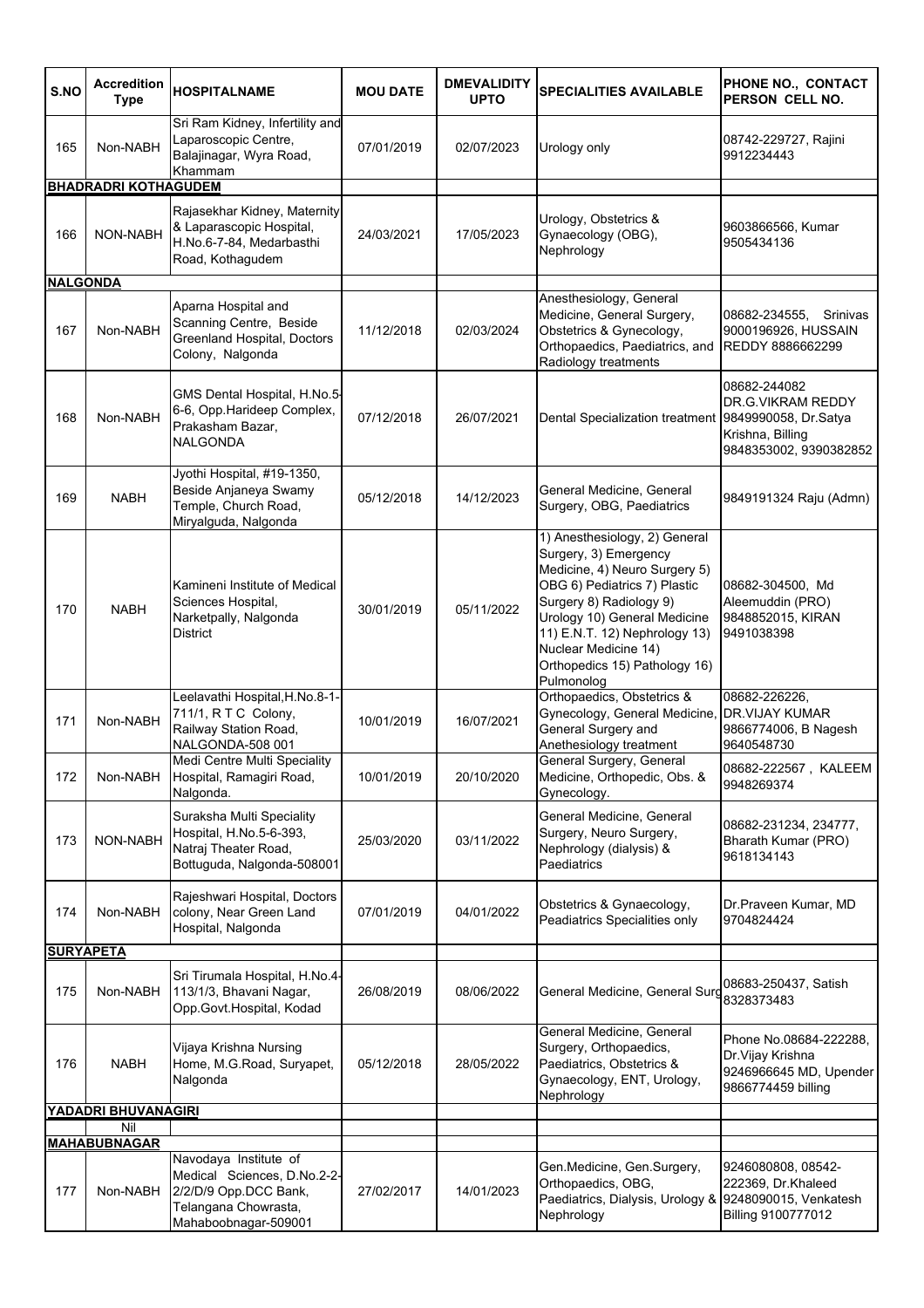| S.NO                     | <b>Accredition</b><br><b>Type</b> | <b>HOSPITALNAME</b>                                                                                                                          | <b>MOU DATE</b> | <b>DMEVALIDITY</b><br><b>UPTO</b> | <b>SPECIALITIES AVAILABLE</b>                                                                                                                                                                             | PHONE NO., CONTACT<br>PERSON CELL NO.                                        |
|--------------------------|-----------------------------------|----------------------------------------------------------------------------------------------------------------------------------------------|-----------------|-----------------------------------|-----------------------------------------------------------------------------------------------------------------------------------------------------------------------------------------------------------|------------------------------------------------------------------------------|
| 178                      | Non-NABH                          | Ravi Children Hospital, New<br>Town, Mahaboobnagar                                                                                           | 31/12/2018      | 08/12/2022                        | Paediatric only                                                                                                                                                                                           | 08542-245757,<br>7799778001 VENU, GM-<br>7799172336,                         |
| 179                      | Non-NABH                          | SVS Hospital, Yenugonda,<br>Mahabubnagar.                                                                                                    | 15/06/2012      | 02/04/2022                        | All General-purpose treatment<br>& Emergency services.                                                                                                                                                    | 08542-227799, Prasanna<br>Venkatesh 9966144944                               |
| 180                      | NON-NABH                          | Gayathri Multi Speciality<br>Dental Hospital, Opp Lane to<br>Dr. Srinivas Reddy Hospital,<br>Near Neem Tree, Rajendra<br>Nagar, Mahabubnagar | 14/09/2021      | 17/05/2023                        | <b>Dental Speciality</b>                                                                                                                                                                                  | 8985000587, 08542-<br>223232, Dr Dileep<br>9885454548                        |
| 181                      | NON-NABH                          | Neha Shine Hospitals,<br>Mettuguda, Mahabubnagar                                                                                             | 11/11/2021      | 12/08/2024                        | General Medicine, General<br>Surgery, Obstetrics &<br>Gynaecology (OBG),<br>Paediatrics, Orthopaedics,<br>ENT, Neuro Surgery, Surgical<br>Gastroenterology, Nephrology<br>& Urology                       | 08542-254666, 255666,<br>9100628976, Prasad<br>9949774140                    |
| 182                      | NON-NABH                          | Mallika Hospitals, H.No.1-3-<br>158/2/C, Near Railway<br>Station, Rajendra Nagar,<br>Mahabubnagar                                            | 11/11/2021      | 18/05/2024                        | <b>General Medicine and General</b><br>Surgery specialities only                                                                                                                                          | 08542-222767,<br>9885454128, Sultan<br>9966431276                            |
| 183                      | NON-NABH                          | Panchavati Hospital, #10-33,<br>Bhoothpur Municipality,<br>Mahabubnagar                                                                      | 17/09/2021      | 02/03/2024                        | General Medicine, General<br>Surgery, Obstetrics &<br>Gynaecology (OBG),<br>Paediatrics, Orthopaedics,<br>ENT, Neuro Surgery,<br>Nephrology, Urology, Plastic<br>Surgery and Surgical<br>Gastroenterology | Hosp.No.9491081081,<br>Swapna (PRO)<br>6300631190                            |
| 184                      | NON-NABH                          | Susrutha Peoples Hopsital,<br>#1-4-80/C, New Town,<br>Mahabubnagar                                                                           | 25/10/2021      | 06/07/2024                        | General Medicine, General<br>Surgery, Obstetrics &<br>Gynaecology (OBG),<br>Paediatrics, Orthopaedics,<br>ENT, Neuro Surgery, Surgical<br>Gastroenterology, Nephrology,<br>Urology only                   | 8885221877,<br><b>KAMALAKAR</b><br>9908832932, Pradeep<br>9959062656         |
| 185                      | Non-NABH                          | T.J.R. Dental Hospital, Opp<br>Bhagath Singh Statue,<br>Rajendranagar,<br>Mahabubnagar                                                       | 17/12/2018      | 10/06/2022                        | Dental ailments                                                                                                                                                                                           | 08542-220860,<br><b>CHAITANYA REDDY</b><br>9848441415                        |
|                          | <b>JOGULAMBA GADWAL</b>           |                                                                                                                                              |                 |                                   |                                                                                                                                                                                                           |                                                                              |
| 186                      | Non-NABH                          | Sreenika Dental Hospital,<br>H.No.1-4-2/17, SBI Lane,<br>Bheemnagar, Gadwal Dist                                                             | 31/12/2018      | 04/01/2022                        | <b>Dental Speciality</b>                                                                                                                                                                                  | 08546-274449, HARISH<br><b>REDDY 9177151155</b>                              |
|                          | <b>NAGARKURNOOL</b>               |                                                                                                                                              |                 |                                   |                                                                                                                                                                                                           |                                                                              |
|                          | Nil<br><b>NARAYANPET</b>          |                                                                                                                                              |                 |                                   |                                                                                                                                                                                                           |                                                                              |
|                          | <b>Nil</b>                        |                                                                                                                                              |                 |                                   |                                                                                                                                                                                                           |                                                                              |
|                          | <b>WANAPARTHY</b>                 |                                                                                                                                              |                 |                                   |                                                                                                                                                                                                           |                                                                              |
| 187                      | NON-NABH                          | Sri Venkata Sai Maternity &<br>Surgical Nursing Home, TBC<br>Complex, Near Bus Depot,<br>Wanaparathy                                         | 26/11/2021      | 16/03/2024                        | General Medicine, General<br>Surgery, Obstetrics &<br>Gynaecology (OBG),<br>Paediatrics, ENT                                                                                                              | Praveen 9966840616<br>(Director); Rakesh<br>7013143391                       |
| <b>MEDAK</b>             |                                   |                                                                                                                                              |                 |                                   |                                                                                                                                                                                                           |                                                                              |
| Nil<br><b>SANGAREEDY</b> |                                   |                                                                                                                                              |                 |                                   |                                                                                                                                                                                                           |                                                                              |
| 188                      | <b>NON-NABH</b>                   | Happy Health Care Multi<br>Speciality Dental Clinic, Opp<br>Reliance Smart, Ramappa<br>Complex, Bypass Road,<br>Sangareddy                   | 26/04/2022      | 11/10/2024                        | <b>Dental Speciality</b>                                                                                                                                                                                  | Hosp.9010008788,<br>Vishnu, MD, 9490866866                                   |
| 189                      | <b>NABH</b>                       | Shree Balaji Multi Speciality<br>Hospital, Kandi 'x' Road,<br>Sangareddy                                                                     | 15/02/2019      | 11/03/2024                        | General Medicine, General<br>Surgery, Obstetrics &<br>Gynecology, Orthopedics,<br>Nephrology and Dialysis                                                                                                 | BALAJI -8886608105,<br>RAMU-9177272851,<br>08455-277022 FAX 08455-<br>277023 |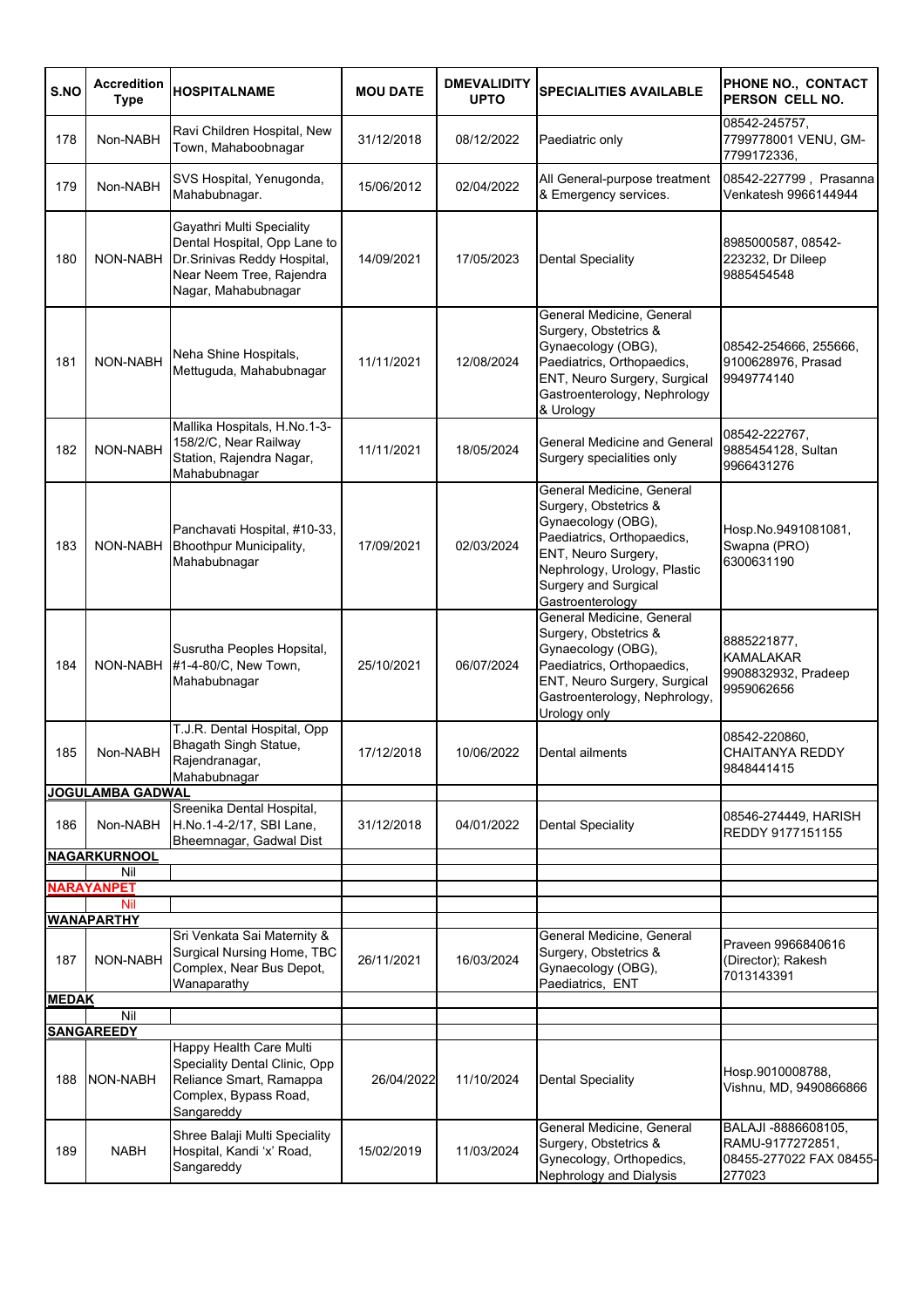| S.NO             | <b>Accredition</b><br><b>Type</b> | <b>HOSPITALNAME</b>                                                                                                                                                               | <b>MOU DATE</b> | <b>DMEVALIDITY</b><br><b>UPTO</b> | <b>SPECIALITIES AVAILABLE</b>                                                                                                                                                                         | PHONE NO., CONTACT<br>PERSON CELL NO.                                    |
|------------------|-----------------------------------|-----------------------------------------------------------------------------------------------------------------------------------------------------------------------------------|-----------------|-----------------------------------|-------------------------------------------------------------------------------------------------------------------------------------------------------------------------------------------------------|--------------------------------------------------------------------------|
| 190              | NON-NABH                          | Sunrise Hospital, Plot<br>No.16&17, Sai Krupa Colony,<br>Beside New Collectorate,<br>Sangareddy                                                                                   | 25/03/2022      | 26/06/2022                        | General Medicine, General<br>Surgery, Obstetrics &<br>Gynecology (OBG),<br>Paediatrics, Orthopaedics,<br>ENT, Pulmonology, Neuro<br>Surgery, Surgical<br>Gastroenterology                             | 08455-298333, 270655,<br>Santhosh Goud (PRO)<br>8790288333               |
| <b>SIDDIPETA</b> |                                   |                                                                                                                                                                                   |                 |                                   |                                                                                                                                                                                                       |                                                                          |
| 191              | Non-NABH                          | Sri Laxmi Multi Speciality<br>Dental Hospital, 11-70/5,<br>Joga Reddy Complex, Gajwel<br>Pragnapur Road, Gajwel,<br>Medak                                                         | 18/05/2019      | 05/03/2021                        | Dental ailments                                                                                                                                                                                       | 08454-232733,<br>Cell:Dr.Kiran Kumar,<br>9866536969                      |
| 192              | Non-NABH                          | Sushruta Hospital, #18-48/2<br>Haripriya Nagar, Near New<br>Bustand, Siddipet                                                                                                     | 10/01/2019      | 18/12/2021                        | Orthopaedics Speciality only                                                                                                                                                                          | 08457-226001,<br>9703505343, Babu<br>8185854868                          |
| 193              | NON-NABH                          | Shishu Raksha Childrens<br>Hospital, #9-4-30,<br>Charuvadan Street, Near<br>Gandhi Chowk, Opp APGV<br>Bank, Siddipet-502103                                                       | 30/10/2021      | 13/08/2023                        | Paediatric Speciality only                                                                                                                                                                            | 08457-222456.<br>9492245656 Naveen<br>Kumar 9133050011                   |
| 194              | NON-NABH                          | <b>RVM Charitable Trust</b><br>Hospital, Near Turkapally,<br>Laxmakkapally Village,<br>Mulugu Mandal, Siddipet<br>District, Telangana 502279                                      | 08/11/2021      | 23/03/2023                        | General Medicine, General<br>Surgery, Orthopaedics,<br>Paediatrics, Obstetrics &<br>Gynaecology (OBG), Plastic<br>Surgery, ENT, Endocrinology,<br>Nephrology, Cardiology, Neuro<br>Surgery, Neurology | 08454-244369, Sandeep<br>Kumar GM 9133343728,<br>Srinivas CEO 9133343703 |
| 195              | Non-NABH                          | <b>Telangana Super Speciality</b><br>Dental Hospital, #8-1-<br>42/3/A/1 Beside Old LIC<br>Building, Near Old Bus<br>Stand, Shivaji Nagar,<br>Siddipet (V&M), Siddipet<br>District | 05/01/2019      | 26/06/2022                        | <b>Dental Speciality</b>                                                                                                                                                                              | 08457-229090.<br>9703909090, Dr Aravind<br>8142909090                    |
|                  | <b>VIKARABAD</b>                  |                                                                                                                                                                                   |                 |                                   |                                                                                                                                                                                                       |                                                                          |
| 196              | <b>NON-NABH</b>                   | Sri Ananth Dental Hospital,<br>#4-1-345/3, Afzarjungbagh,<br>Vikarabad                                                                                                            | 29/03/2022      | 22/10/2024                        | <b>Dental Speciality</b>                                                                                                                                                                              | 9966151626, Kranthi<br>Kumar 7993146831                                  |
| 197              | NON-NABH                          | Chaitanya Dental Clinic,<br>H.No.4-2-1118 & 1119,<br>Venkateshwara Complex,<br>NTR X Road, Vikarabad,<br><b>Vikarabad District</b>                                                | 13/04/2022      | 22/07/2024                        | <b>Dental Speciality</b>                                                                                                                                                                              | 9000771391, 9177110771,<br>Dr Manohar 9000771391                         |
| 198              | NON-NABH                          | Mahavir Institute of Medical<br>Sciences, #2-4-40,<br>Shivareddypet, Vikarabad<br>District                                                                                        | 26/04/2022      | 10/11/2022                        | General Medicine, General<br>Surgery, Obstetrics &<br>Gynecology (OBG),<br>Paediatrics, Orthopaedics,<br>Pulmonology, ENT                                                                             | Hosp.9347408283, Dean<br>Dr.Chinappan 7680881006                         |
| <b>MEDCHAL</b>   |                                   |                                                                                                                                                                                   |                 |                                   |                                                                                                                                                                                                       |                                                                          |
|                  | Nil<br><b>KAMAREDDY</b>           |                                                                                                                                                                                   |                 |                                   |                                                                                                                                                                                                       |                                                                          |
| 199              | Non-NABH                          | Sri Venkateshwara Multi<br>Speciality Dental & Cosmetic<br>Clinic, #5-3-447, Vidyanagar<br>Colony, Near Saibaba<br>Temple, Kamareddy,<br>Nizamabad                                | 17/12/2018      | 06/03/2022                        | <b>Dental Speciality</b>                                                                                                                                                                              | Dr.Bhargav 92480-24051                                                   |
|                  | <b>NIZAMABAD</b>                  |                                                                                                                                                                                   |                 |                                   |                                                                                                                                                                                                       |                                                                          |
| 200              | Non-NABH                          | Dreamland Hope Hospital<br>Pvt.Ltd, H.No.5-4-387/3,<br>Pochamagally, JJ Reddy X<br>Road, Khaleelwadi,<br>Nizamabad                                                                | 24/07/2019      | 12/12/2024                        | Cardiology with invasive<br>procedure, General Medicine,<br>General Surgery & Lap surgery<br>Neurology, Nephrology &<br>Dialysis, Pulmonology, OBG                                                    | 08462-223939, 223388<br>, MADHU 8186800024,<br>7075527463                |
| 201              | NON-NABH                          | Chandrashila Child Care<br>Hospital, Opp.Deccan<br>Grameena Bank,<br>Khaleelwadi Nizamabad                                                                                        | 19/03/2021      | 06/08/2023                        | Paediatrics Speciality only                                                                                                                                                                           | 08462-224422, Dr.Anand,<br>7036211849                                    |